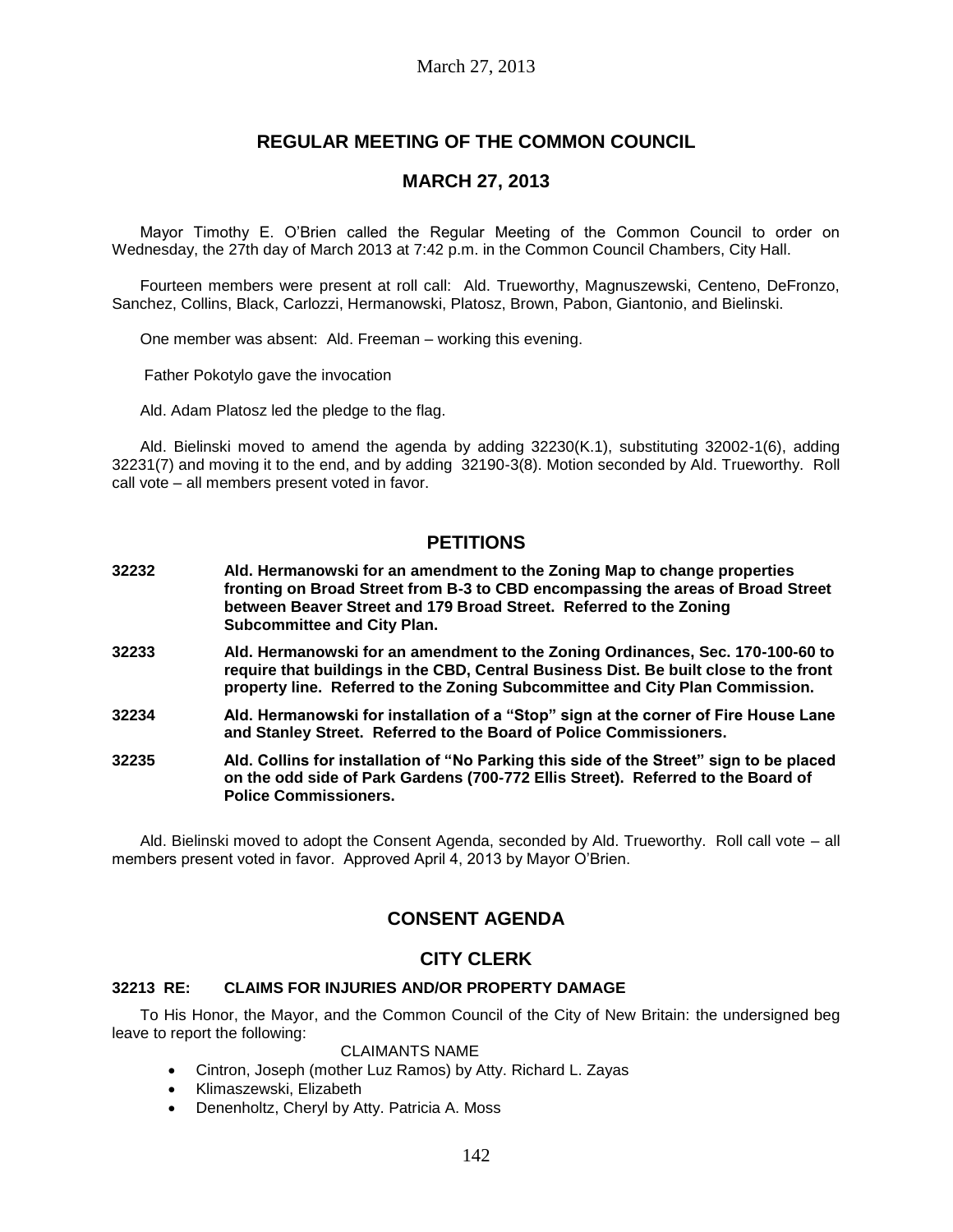- Cuevas, Joel Pacheco and Parents by Atty. Thomas P. Cella
- Santiago, Jacqueline by Atty. Richard L. Zayas
- Colon, Carmen

Peter J. Denuzze City Clerk

# **OFFICE OF CORPORATION COUNSEL**

### **32214 RE: AIDA MOLINA V. CITY OF NEW BRITAIN**

To His Honor, the Mayor, and the Common Council of the City of New Britain: the undersigned beg leave to report the following:

RESOLVED, By the Common Council of the City of New Britain that the sum of THREE THOUSAND DOLLARS (\$3,000.00) be paid to AIDA MOLINA AND WILLIAM C. RIVERA, ESQ., her attorney, in full settlement of her suit against the City of New Britain, et al now pending in the Connecticut Superior Court under Docket No. HHB-CV-09-5013158 as the result of an incident which took place on May 30, 2007. Plaintiff allegedly sustained injuries as a result of falling into a hole after stepping on a metal plate on the sidewalk on Main Street in front of former Greenfield parking lot. Plaintiff further alleged she sustained injuries to her right side of the body, hip, leg, knee and ankle. She was taken from the scene of the incident by ambulance to the Hospital of Central Connecticut. Medical bills in the amount of \$2901.40 have been substantiated.

This recommendation is made upon the advice of City Attorney Irena J. Urbaniak, after a settlement conference before Judge Shaunnessy, with the approval and consent of John C. King, Esq.

This suit is to be withdrawn by the plaintiff without costs to the City of New Britain, et al and settlement is to be made without admission of any liability.

> Irena J. Urbaniak City Attorney

# **PURCHASING DEPARTMENT**

#### **32215 RE: EMERGENCY PURCHASE ORDER – SNOW REMOVAL – BLIZZARD NEMO**

To His Honor, the Mayor, and the Common Council of the City of New Britain: the undersigned beg leave to report the following:

In accordance with City Code of Ordinances, Chapter 2, Article VIII, Division V, Section 2-606a, emergency purchase orders were authorized by the Mayor and issued to the vendor listed below on March 19, 2013

| Supplier         | Item                          | Total Price |
|------------------|-------------------------------|-------------|
| Tilcon           | <b>Emergency Snow Removal</b> | \$11.000.00 |
| New Britain, CT. | Blizzard NEMO                 |             |

The Purchasing Agent reports that no formal bid solicitation and advertisement as outlined in the Purchasing Ordinances were made for this item. In accordance with Section 2-606b of the City Code of Ordinances, the Purchasing Agent reports:

A Purchase Order was requested by the Public Works Department for the removal of snow from City Streets caused by blizzard NEMO. Due to the rate snow fell and the amount of snow that fell during the blizzard the Public Works Department did not have enough equipment and operators to remove the snow.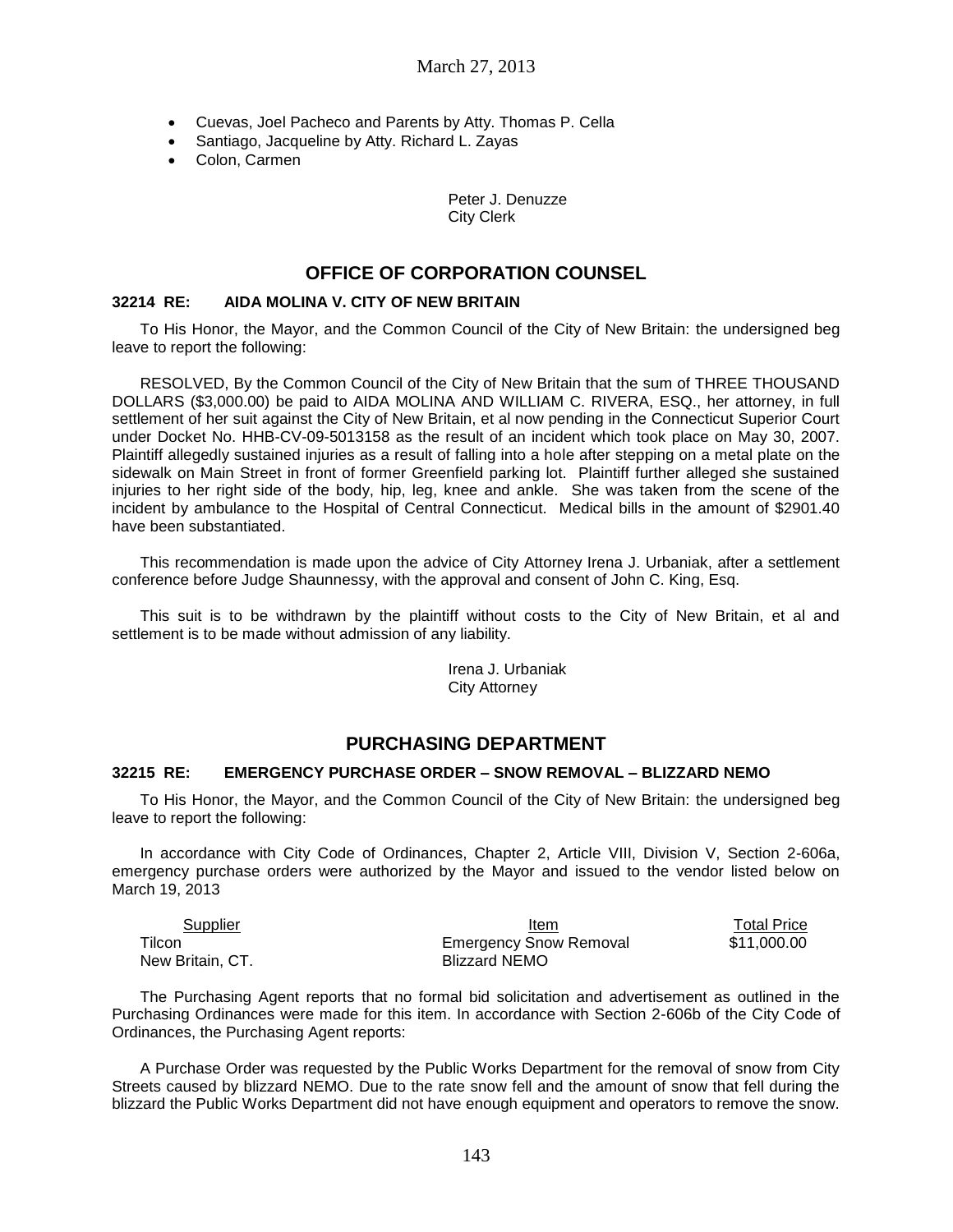The Public Works Department needed additional plow trucks and pay loaders to assist with snow removal from City Streets. The City Streets needed to be cleared of the snow in a timely manner to make them accessible for Police, Fire and EMS so they would be able to respond to emergency situations and to keep the neighborhoods safe. Funding for this Emergency Snow Removal came from the Public Works Department's account number 00131500100-54006, Citywide Paving, CNR.

> Jack Pieper Purchasing Agent

### **32216 RE: COOPERATIVE PURCHASING – ANNUAL FIRE ALARM SYSTEM TESTING, INSPECTION AND FULL SERVICE CONTRACT – PUBLIC WORKS DEPARTMENT**

To His Honor, the Mayor, and the Common Council of the City of New Britain: the undersigned beg leave to report the following:

In accordance with City Code of Ordinances, Chapter 2, Article VIII, Division 1, Section 2-538 (a), a purchase order was requested by the Public Works Department/Utilities Division for the following under the State of Connecticut's Cooperative Purchasing Plan:

| <b>Supplier</b><br>Description |                                      | Price       |
|--------------------------------|--------------------------------------|-------------|
| Simplex Grinnell               | Annual Fire Alarm System Testing     | \$16.325.00 |
| East Berlin, CT.               | Inspection and Full Service Contract |             |

The Public Works Department/Utilities Division requested a purchase order for the Annual Fire Alarm System Testing, Inspection and Full Service Contract for their Filter Plant, Administration Building and Pump Station. The Full Services Contract includes component, parts, battery replacement and service calls. SimplexGrinnell has been providing maintenance on this system for the Utilities Division in the past. SimplexGrinnell is the manufacturer of the Fire Alarm System and has one hundred and eighty-five (185) offices that make up one of the largest service networks in the Fire Alarm and Sprinkler Industry. SimplexGrinnell has no dealers and to go out to bid for these services would not be beneficial to the City. SimplexGrinnell also has a State of Connecticut Contract, 08PSX0292 for these Services. SimplexGrinnell has once again agreed to charge the Utilities Division the State of Connecticut Contract pricing for these services. The price that SimplexGrinnell is charging the Utilities Division is at a discounted rate of 6% below their normal pricing for these services. This expense was also presented to the Water Commission at their March 12, 2013 meeting in which they approved this expenditure. Funding for this purchase of the Annual Fire Alarm System Testing, Inspection and Full Services Contract is available within the Utilities Division's account number 9303500103-5659, Water Operating Expenses, Treatment, Operating Material and Supplies.

RESOLVED: That the Purchasing Agent is hereby authorized to issue a purchase order for \$16,325.00 to SimplexGrinnell of East Berlin, CT for the Annual Fire Alarm System Testing, Inspection and Full Services Contract for the Utilities Division at their Filter Plant, Administration Building and Pump Station utilizing the State of Connecticut's Cooperative Purchasing Plan, Contract Award # 08PSX0292.

> Jack Pieper Purchasing Agent

### **32217 RE: COOPERATIVE PURCHASING – NEW STOVE FOR THE SENIOR CENTER**

To His Honor, the Mayor, and the Common Council of the City of New Britain: the undersigned beg leave to report the following:

In accordance with City Code of Ordinances, Chapter 2, Article VIII, Division 1, Section 2-538 (a), a purchase order was requested for the following under the State of Connecticut's Cooperative Purchasing Plan for the Senior Center.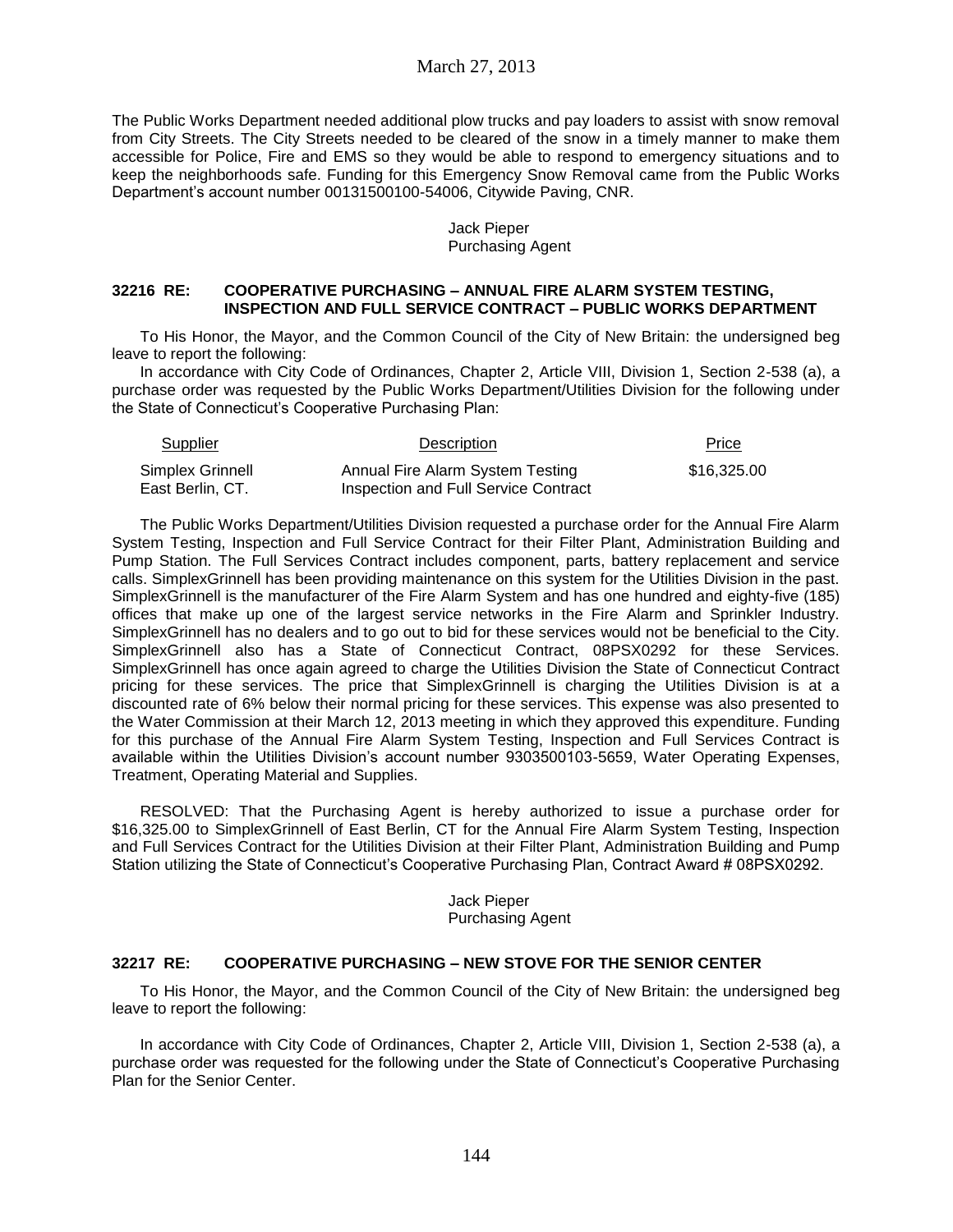| Supplier                         | Item                     | Price      |
|----------------------------------|--------------------------|------------|
| Warehouse Store Fixtures Company | Vulcan Natural Gas Stove | \$8.303.90 |
| Waterbury, CT.                   |                          |            |

The Senior Center, requested the purchase of a new Vulcan Natural Gas Stove with two (2) ovens, six (6) top burners and a thirty-six (36) inch griddle utilizing the State of Connecticut's Contract Award #10PSX0236. The new stove will be replacing an existing stove that the Senior Center has been utilizing for the past thirty-six (36) years. The existing stove's burners and oven have become inoperative at times because the pilots have failed to supply natural gas to them. Because of the age of this existing stove, parts are becoming hard to find to make the needed repairs. Warehouse Store Fixtures Company is giving the City a fifty-five (55) percent discount off of the Vulcan list price for this stove and a one (1) year warranty per the state contract. This fact has been verified by the Purchasing Agent. Their price also includes delivery and set up of the new stove and the removal and disposal of the existing stove. Funding was obtained from a HUD Grant and is available within the Economic Development Division's account number 3027203036-5855, CDBG Grant Fund, Contractor Expenditures, Senior Center.

RESOLVED: That the Purchasing Agent is hereby authorized to issue a purchase order for \$8,303.90 to Warehouse Store Fixtures Company of Waterbury, CT for the purchase of a new Vulcan Natural Gas Stove for the Senior Center utilizing the State of Connecticut's Cooperative Purchasing Plan, Contract Award #10PSX0236.

> Jack Pieper Purchasing Agent

### **32218 RE: COOPERATIVE PURCHASING – NEW COATS FOR THE POLICE DEPARTMENT**

To His Honor, the Mayor, and the Common Council of the City of New Britain: the undersigned beg leave to report the following:

In accordance with City Code of Ordinances, Chapter 2, Article VIII, Division 1, Section 2-538 (a), a purchase order was requested by the New Britain Police Department for following under the State of Connecticut's Cooperative Purchasing Plan.

| Supplier                | Item                | Quantity           | Unit Price  |
|-------------------------|---------------------|--------------------|-------------|
| Security Uniforms, Inc. | Feicheimer Class A  | 140                | \$225.25    |
| New Britain CT.         | <b>Blouse Coats</b> |                    |             |
|                         |                     | <b>Total Price</b> | \$30,835.00 |

The New Britain Police Department requested a purchase order for 140 Feicheimer Class A Blouse Coats. This is a uniform item that the Police Officers need but currently do not have. Security Uniforms, Inc., of New Britain CT, has a State of Connecticut contract, Contract Award # 11PSX0127. Funding is available for this purchase in the Police Department's account number, 001211002-5127, Uniforms and Clothing.

RESOLVED: That the Purchasing Agent is hereby authorized to issue a purchase order for \$30,835.00 to Security Uniforms, Inc, of New Britain CT for the purchase of the 140 Feicheimer Class A Blouse Coats for the New Britain Police Department utilizing the State of Connecticut's Cooperative Purchasing Plan, Contract Award #11PSX0127.

> Jack Pieper Purchasing Agent

#### **32219 RE: ON-CALL ENGINEERING SERVICES PHASE II STORMWATER PROGRAM COMPLIANCE**

To His Honor, the Mayor, and the Common Council of the City of New Britain: the undersigned beg leave to report the following: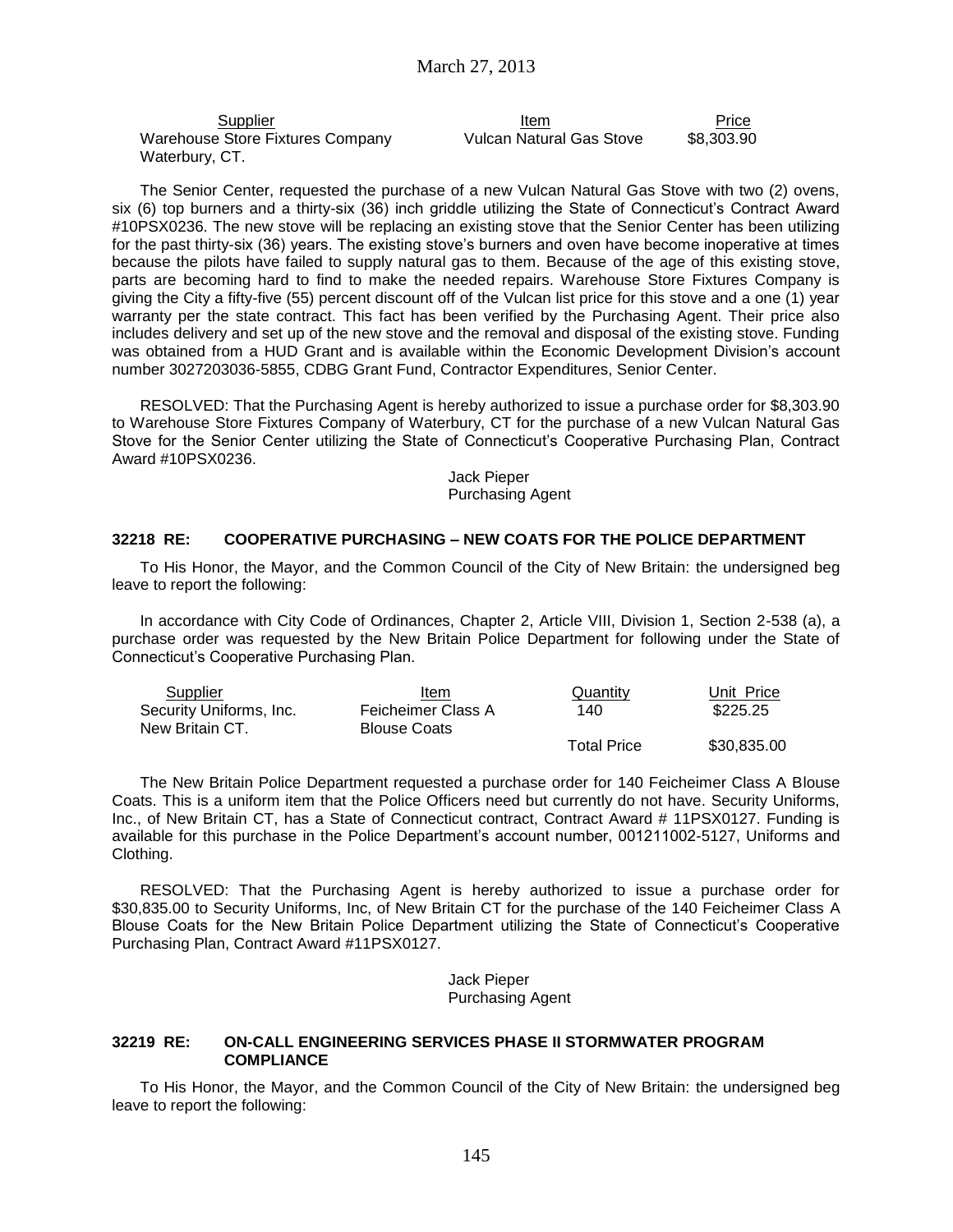The following on-call engineering project has been requisitioned following the award by the Common Council for on-call engineering contracts, Bid #3620, approved at its Regular Meeting of October 26, 2011. This project was presented and approved by the Water Commission at their March 12, 2013 meeting.

| Project Name: | Phase II Stormwater Program Compliance            |
|---------------|---------------------------------------------------|
| Vendor:       | Comprehensive Enviromental, Inc.                  |
| Amount:       | \$17.050.00                                       |
| Line Items:   | 208315101-5453 Sewer Fund, Engineering/Appraisals |
| Requested By: | Public Works Department/Utilities Division        |

Scope: Comprehensive Environmental, Inc will assist with the implementation of the City's Phase II Stormwater Management Program in accordance with the National Pollution Discharge Elimination System. They will review the City's Stormwater Management Program and prepare the required annual reports for submittal to the Connecticut Department of Energy and Environmental (DEEP) and the United States Environmental Protection Agency (EPA).They will conduct wet weather sampling of stormwater and rainwater from primarily residential, commercial and industrial City locations. They will analyze each sample for PH, hardness, conductivity, oil, chemicals, ammonia, nitrites and suspended solids. Comprehensive Environmental, Inc will submit all test results to the Public Works Department/Utilities Division for their review and conduct any required meetings with them. Once the test results are approved by the Public Works Department/Utilities Division, Comprehensive Environmental, Inc will complete the required annual reports and submit them to the DEEP and EPA.

Resolved: That the Purchasing Agent is hereby authorized to issue a Purchase Order for \$17,050.00 to Comprehensive Environmental, Inc to provide Phase II Stormwater Program Compliance Services and Reporting for the Public Works Department/Utility Division per their On-Call Engineering Services, Bid 3620.

> Jack Pieper Purchasing Agent

### **32220 RE: PROFESSIONAL SERVICES – SOFTWARE USE AND PRINTING OF A CONSUMER CONFIDENCE REPORT FOR THE PUBLIC WORKS DEPARTMENT**

To His Honor, the Mayor, and the Common Council of the City of New Britain: the undersigned beg leave to report the following:

In accordance with City Code of Ordinances, Chapter 2, Article VIII, Division 1, Section 2-531 a purchase order was requested by the Public Works Department/Utilities Division for the creation and printing of their annual Consumer Confidence Report.

| Supplier         | Services                       | Price      |
|------------------|--------------------------------|------------|
| Gemini Group LLC | Software Use and Printing of a | \$3,500.00 |
| Natick, MA.      | Consumer Confidence Report     |            |

The Public Works Department/Utilities Division has for the past ten (10) years created a federally mandated Consumer Confidence Report. The report is required to be sent by July 1 of every year to all customers who purchase water from the Utilities Division. The Utilities Division has always utilized the Gemini Group LLC software system to enter the required data into the system so that the reports can create and then be printed by them. The Gemini Group LLC software meets all of the federal requirements regarding content and specific wording required by the federal and state governments. The software system will also enable the Utilities Division to post the Consumer Confidence Report onto the City's website. Once all of the required information has been entered into the software system, edited and approved by the Utilities Division, Gemini Group LLC will print 17,500 copies of the Consumer Confidence Report that will be sent out. Funding for the use of the software system and printing of the Consumer Confidence Reports is available in the Utilities Division's account 9303500103-5659, Water Treatment Expense, Operating Material and Supplies.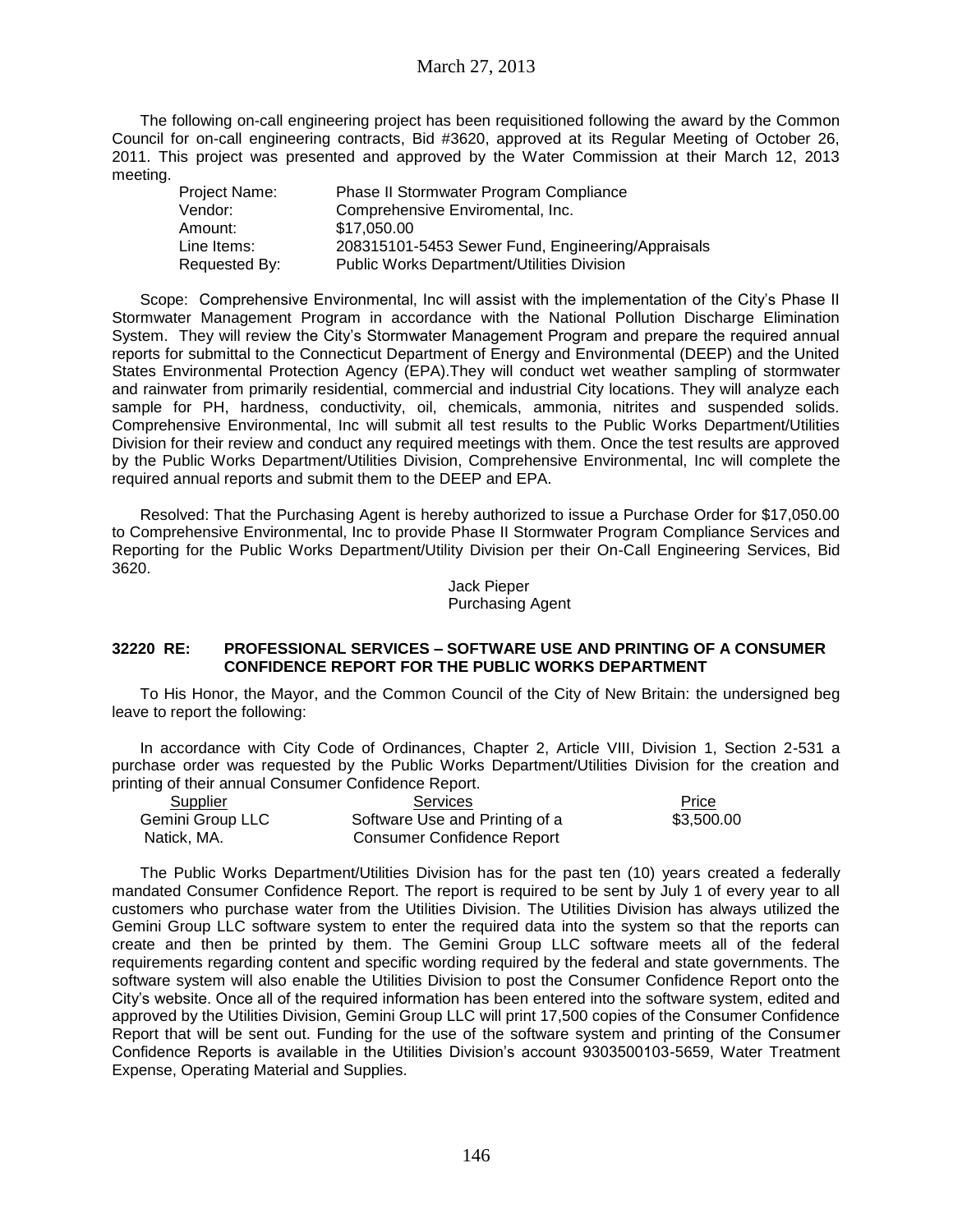March 27, 2013

Resolved: that the Purchasing Agent be and hereby authorized to issue a Purchase Order for \$3,500.00 to Gemini Group, LLC of Natick, MA for the utilization of their Software System and Printing of the annual Consumer Confidence Reports for the Public Works Department/Utilities Division.

#### Jack Pieper Purchasing Agent

### **32221 RE: PERFORMANCE EVALUATION SYSTEM FOR THE NEW BRITAIN POLICE DEPARTMENT**

To His Honor, the Mayor, and the Common Council of the City of New Britain: the undersigned beg leave to report the following:

In accordance with City Code of Ordinances, Chapter 2, Article VIII, Division 1, Section 2-541 (a), a purchase order was requested by the New Britain Police Department for the purchase of a Performance Evaluation System.

| Supplier              | <b>Services</b>                             | <b>Total Price</b> |
|-----------------------|---------------------------------------------|--------------------|
| On Target Performance | Performance Management Plus (PMP), Software | \$12,000.00        |
| Systems, Inc.         | Program and Technical Support Services.     |                    |
| Tallahassee, FL.      |                                             |                    |

The New Britain Police Department requested the purchase of Performance Management Plus (PMP), Software Program and Technical Support Services for one (1) year. The Performance Evaluation System will help the Police Department evaluate the overall performance of the Officers. The Police Department will also be able to keep track of any special duties the Officers was assigned to conduct. On Target Performance Systems, Inc., of Tallahassee, FL., is the sole proprietor and provider of this Performance Evaluation System. The Purchasing Agent has verified that On Target Performance Systems is the sole proprietor and provider of this system and has no dealers. Therefore bid solicitation for the purchase of the Performance Management Plus (PMP), Software Program and Technical Support Services would not be beneficial to the City. Funding is available for this purchase in the Police Department's, account number, 289211128-5740, Federal Asset Forfeiture, Other Miscellaneous Equipment.

RESOLVED: That the Purchasing Agent is hereby authorized to issue a purchase order for \$12,000.00 to On Target Performance Systems, Inc., of Tallahassee, FL for the purchase of the Performance Management Plus (PMP), Software Program and one (1) year Technical Support Services for the New Britain Police Department.

> Jack Pieper Purchasing Agent

### **32222 RE: REPAIRS TO A COMPACTOR FOR THE PUBLIC WORKS DEPARTMENT**

To His Honor, the Mayor, and the Common Council of the City of New Britain: the undersigned beg leave to report the following:

In accordance with City Code of Ordinances, Chapter 2, Article VIII, Division 1, Section 2-541 a purchase order has been requested by the Public Works Department for repairs to their Compactor.

| <u>Supplier</u> | Services               | Price       |
|-----------------|------------------------|-------------|
| HO Penn         | Repairs to a Compactor | \$12,440.30 |
| Newington, CT.  |                        |             |

The Public Works Department is in need of repairs to their Compactor that is located at the City's Landfill. The brake accumulator failed causing the Compactor to be inoperative. It was found that the brake accumulator broke off of the compactor's frame. The pump for the brake accumulator was inspected and found to be inoperative. This was the cause of why the compactor was inoperative and for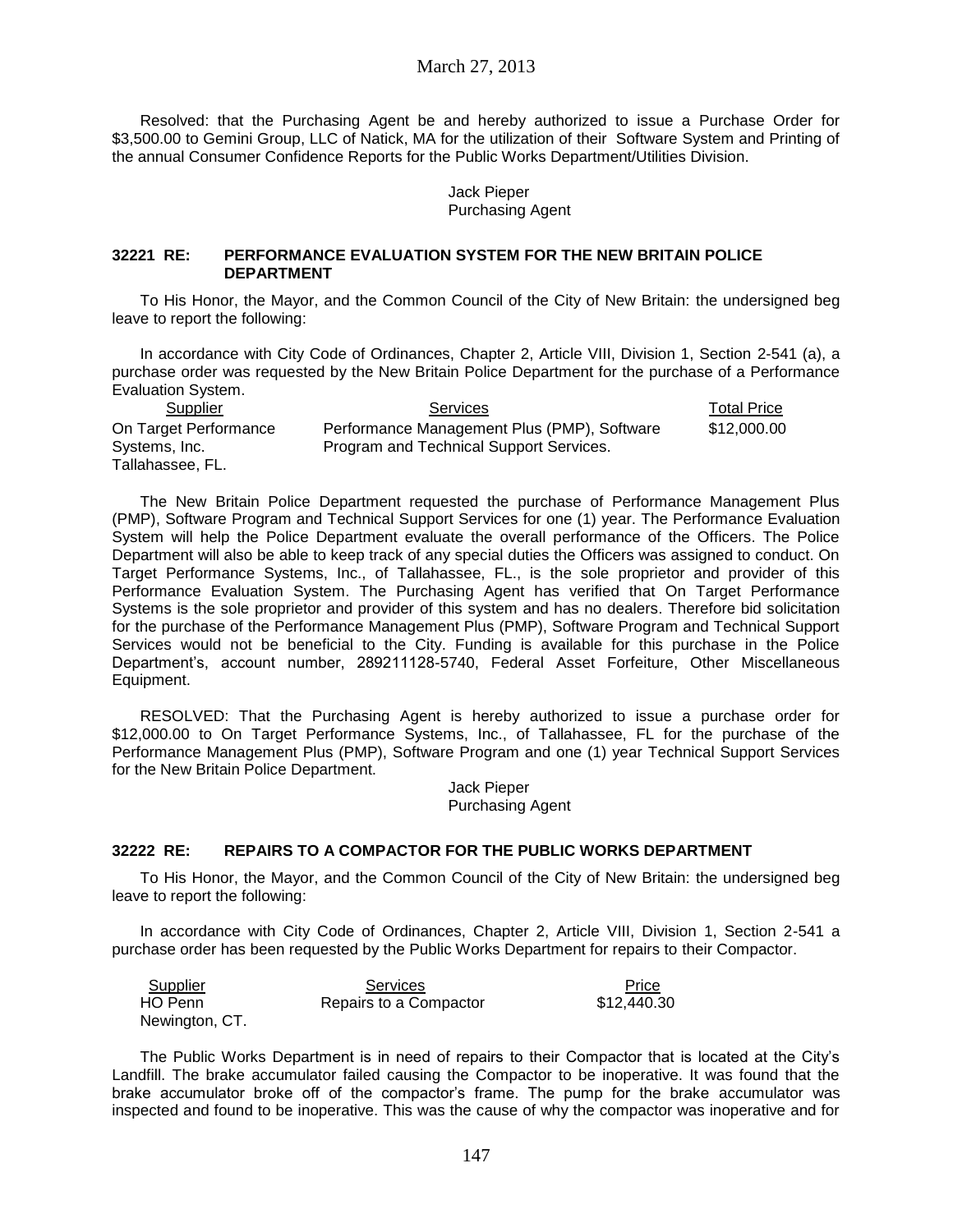the brake accumulator to be broken off of its frame. A new pump had to be installed and the frame mount for the brake accumulator had to be repaired. HO Penn of Newington, CT is the sole source dealer of this Compactor in the state. They are the only one that can obtain the parts and make the needed repairs. The Purchasing Agent has verified that HO Penn is the sole source dealer of this Caterpillar Compactor in the state. Bid solicitation for the purchase of these needed repairs to the Compactor would not be beneficial to the City. Funding for this purchase is available in the Public Works Department's account number, 0082749104-5436, EBond Landfill Closure, Equipment Maintenance and Repairs.

Resolved: that the Purchasing Agent is hereby authorized to issue a Purchase Order for \$12,440.30 to HO Penn of Newington, CT for repairs to the Compactor at the City's landfill for the Public Works Department.

Jack Pieper Purchasing Agent

# **PUBLIC SAFETY TELECOMMUNICATIONS CENTER**

## **32223 RE: EMERGENCY PROCUREMENTS: OPENING OF NEW POLICE HEADQUARTERS**

To His Honor the Mayor, and the Common Council of the City of New Britain: the undersigned beg leave to recommend the adoption of the following:

The opening of the new Police Headquarters in early December was a technological challenge. It involved all new computers, a new telephone system, a fiber optic based network, and extension of the new network back to the old Police Headquarters. This process was very complex in nature and was compounded by several severe obstacles. In order to overcome these hurdles and open the building without major service interruption the Mayor authorized procurement of technical support services and selective associated software licenses and a few hardware components. These were all done through a long standing agreement with XDF, Corp. who has provided equipment and services to the City for an extended period. The total cost of these services, licenses, and equipment was \$31,717.80. The costs will be borne from a state grant to the Public Safety Telecommunications Center.

The specific activities included the following:

- Resolution of a ten day impasse regarding the quality of network service between the old and new buildings that could not be resolved by the prior collective efforts of Carousel Industries (telephone system provider), AT&T (service provider), and by PSTC technical staff.
- Installation of sixty five new personal computers including new operating systems and transfer of the data from the prior systems.
- Installation of new multi-function fax/print/copy devices on each floor.
- Troubleshooting of optical line terminals in conjunction with redundant enterprise level switches on two different floors of the building.
- Network address translation for all devices that were scheduled to operate on the COLLECT network.

This was intensive work that went on for three consecutive weeks including nights and weekends. The building was opened with limited telephone service but through the collective efforts of PSTC staff, XDF, Inc., and the AT&T 9-1-1 team 95% of the issues were resolved in the first ten days after the police move. The staff of the PSTC appreciates the patience and consideration of the management and membership of the New Britain Police Department as we tried to meet their expectations for full service telecommunications under a difficult circumstance.

> James P. Donnelly , Director Public Safety Telecommunications Center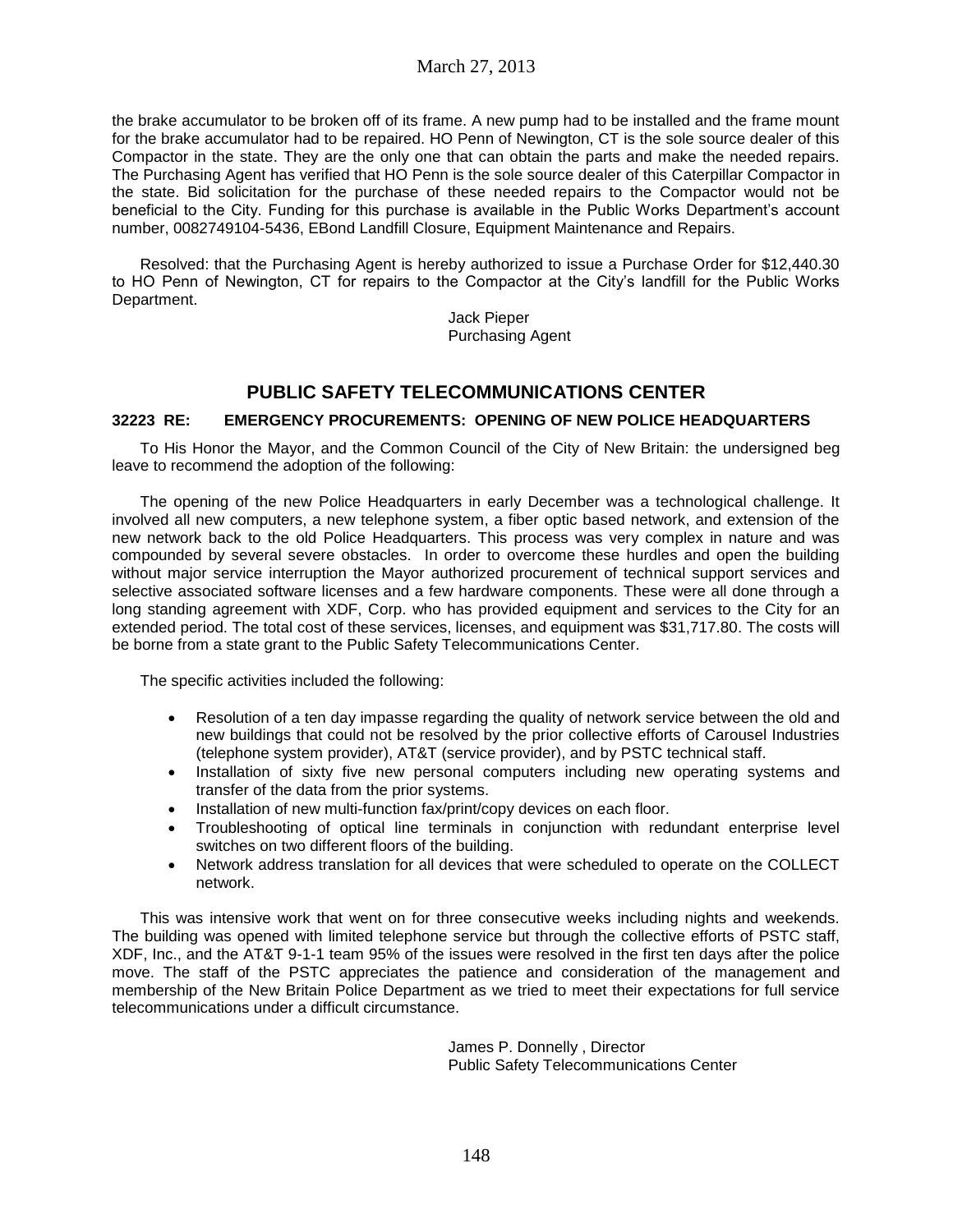# **BOARD OF POLICE COMMISSIONERS**

### **32065-1 RE: "4-WAY STOP" SIGN AT THE CORNER OF BINGHAM STREET AND ROCKY HILL AVE.**

To His Honor, the Mayor, and the Common Council of the City of New Britain: the undersigned beg leave to report the following:

Traffic Safety Bureau personnel reviewed this intersection and found that Bingham Street has a "STOP" sign, but Rocky Hill Avenue does not. Rocky Hill Avenue is the major roadway, clear sightlines exist and there have been no reported accidents in this intersection in the last three years. "STOP" signs should not be used for speed control as cited in Connecticut Traffic Commission Reg. 14-298-523. No "STOP" sign is warranted for Rocky Hill Avenue.

One block north is the intersection of Rocky Hill Avenue and Ellis Street. Rocky Hill Avenue is governed by a four way "STOP" sign at the intersection with Ellis Street.

The Board voted to deny this request for a "4 Way Stop" sign at the corner of Bingham Street and Rocky Hill Avenue.

> Jack W. Ferguson II Clerk of the Board

#### **32123-1 RE: THE REMOVAL OF "NO PARKING ON THIS SIDE OF THE STREET" SIGNS ON ONE SIDE OF EAST STREET.**

To His Honor, the Mayor, and the Common Council of the City of New Britain: the undersigned beg leave to report the following:

East Street runs the entire length of the City, north from South Street to the Newington town line near the CCSU campus. This petition does not specify as to which section of East Street the change is requested. The petition is too broad in scope to formulate a determination as to the feasibility for the change. The Traffic Supervisor recommended this petition be denied.

The Board voted to deny this petition for the removal of "No Parking on this Side of the Street" signage on one side of East Street.

> Jack W. Ferguson II Clerk of the Board

### **32147-1 RE: INSTALLATION OF "NO OVERNIGHT PARKING" SIGN ON RUSSWIN ROAD**

To His Honor, the Mayor, and the Common Council of the City of New Britain: the undersigned beg leave to report the following:

The Traffic Supervisor has directed a survey on Russwin Road from Slater Road to West Main Street to determine residents' opinion on "No Overnight Parking" signs. The snow storm interrupted the survey and it will be completed by the next meeting.

> Jack W. Ferguson II Clerk of the Board

### **32162-2 RE: INSTALLATION OF GUARDRAIL TO PROTECT FAIRVIEW CEMETERY FENCE AT CORNER OF SMALLEY AND EAST STREETS**

To His Honor, the Mayor, and the Common Council of the City of New Britain: the undersigned beg leave to report the following: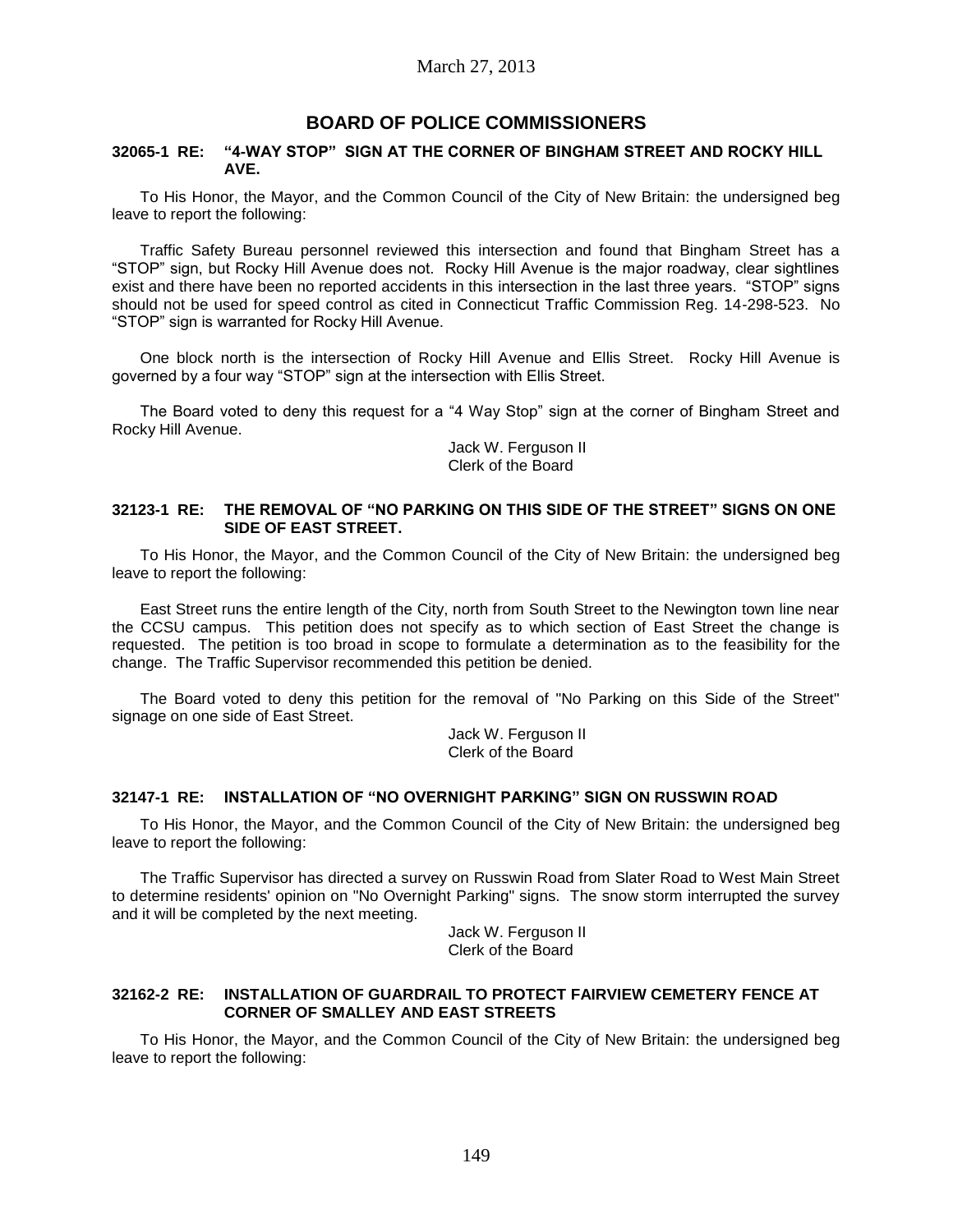This petition was passed to the Public Works. They are the agency responsible for the installation of guard rails. Costs associated with guard rails must be approved by the Common Council.

No further action required by the Police Board at this time.

Jack W. Ferguson II Clerk of the Board

# **TAX COLLECTOR**

## **32224 RE: TAX ABATEMENTS, CORRECTIONS AND REFUNDS**

To His Honor, the Mayor, and the Common Council of the City of New Britain: the undersigned beg leave to report the following:

The Collector of Taxes has referred a list of tax abatements, corrections and refunds. Acceptance and adoption is respectfully recommended.

> Cheryl S. Blogoslawski Tax Collector

# **CONSOLIDATED COMMITTEE**

### **32192-1 RE: PROPOSED AMENDMENT TO THE ORDINANCES ADDING SUBSECTION (D) TO SECTION 17-40 – WILDLIFE**

To His Honor, the Mayor, and the Common Council of the City of New Britain: the undersigned beg leave to report the following:

The Consolidated Committee of the Common Council at a regular meeting and public hearing held on Thursday evening, March 21, 2013 at 7:00 p.m. in the Council Chambers to which was referred the matter of Item #32192 – Chapter 17 of the Code of Ordinances be amended by adding subsection (d) to Section 17-40 - Wildlife voted to accept as amended and recommend that the following resolution be referred back to the Common Council with a favorable recommendation.

> Alderwoman Shirley Black **Chair**

# **CLAIMS COMMITTEE**

## **32225 RE: SETTLEMENT OF CLAIMS: PETRA RIVERA, DAISY DEJESUS**

To His Honor, the Mayor, and the Common Council of the City of New Britain: the undersigned beg leave to report the following:

The Committee on Administration, Finance and Law and the standing claims sub-committee of the Committee on Administration, Finance and Law at a regular meeting held on Wednesday evening, March 6, 2013 at 6:30 p.m. in Room 201, City Hall having held public hearings and made investigations of said claims, respectfully begs leave to recommend the following:

- A. RESOLVED; that the sum of \$9,500.00 be paid to Petra Rivera of 87 Abbe Street, New Britain, Conn. and Annette Smith, Esquire, her attorney, in full settlement of her claim for personal injuries sustained in an accident on January 31, 2012; and be it further
- B. RESOLVED; that Daisy DeJesus of 86 Winthrop Street, New Britain, Conn. be given leave to withdraw her claim for personal injuries sustained in an accident on September 20, 2011.

Alderman Carlo Carlozzi, Jr. , Chair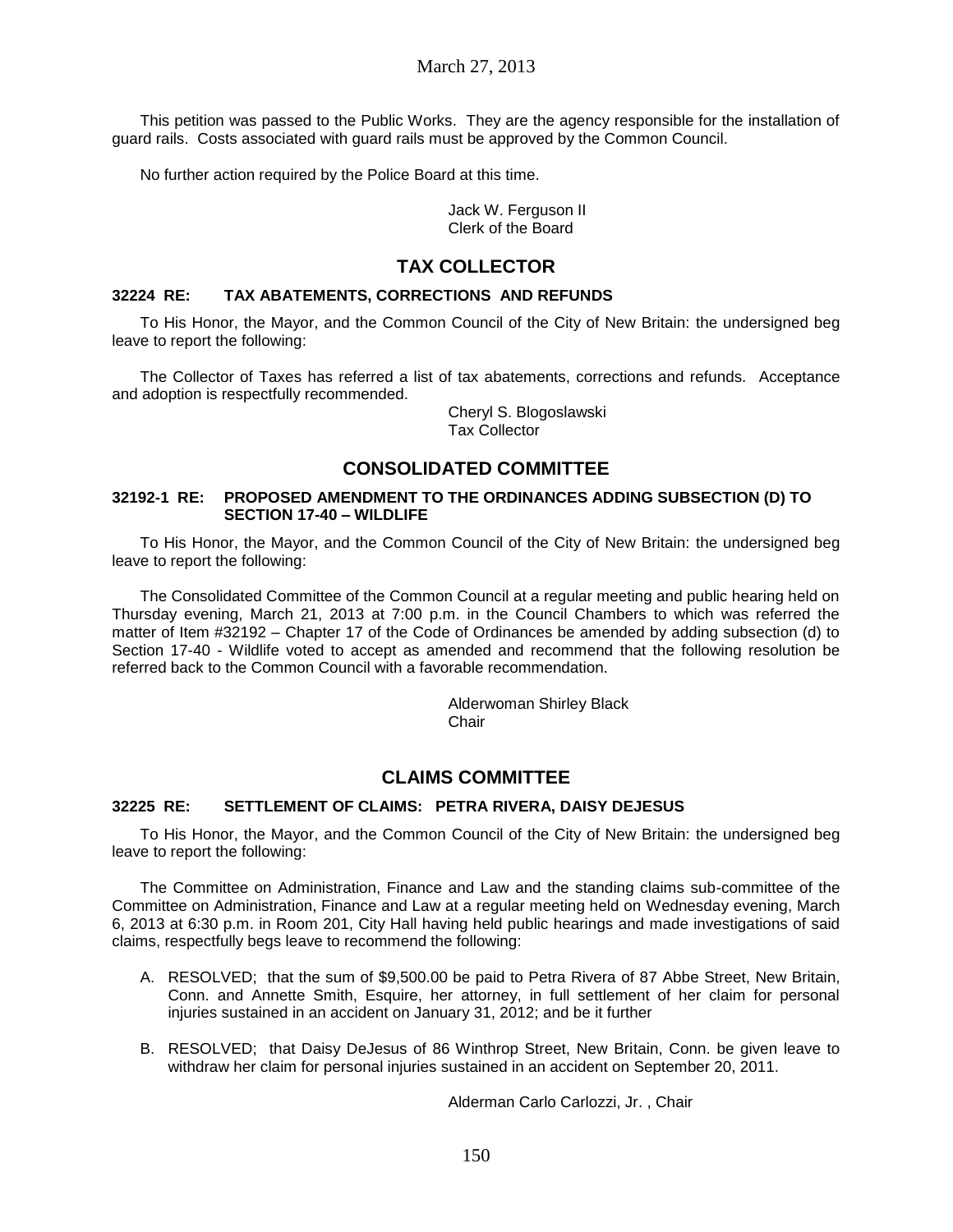# **REPORTS OF LEGISLATIVE COMMITTEES, BOARDS, COMMISSIONS AND DEPARTMENTS**

## **PUBLIC SAFETY TELECOMMUNICATIONS**

## **32230 RE: STATUS OF THE IMPLEMENTATION OF THE MUNICIPAL RADIO SYSTEM**

To His Honor the Mayor, and the Common Council of the City of New Britain: the undersigned beg leave to report the following:

The new municipal radio system was awarded to Motorola in September of 2012 based on complex Request for Proposals and a lengthy but comprehensive competitive process. A notice of award for the development of sites necessary to host the radio system was won by Global Tower Partners, Inc. (GTP) of Boca Raton, Florida. This notice was based on the following:

- 1. A competitive process with three bidders (GTP, Marcus Communications, and COMCAST).
- 2. The GTP proposal required no outlay of cash from the City while the other bidders required \$700,000 and 1,000,000 respectively.
- 3. The GTP proposal provided that it would develop the sites and provide the City with 25% of any carrier rent from the new tower to be erected at Stanley Golf Course, selective siting atop the Elam Street Water Tank, and additional sites at the New Britain Housing Authority D'Amato Apartments and The Hospital of Central Connecticut.
- 4. In the event that GTP could not rent to carriers, the City would pay \$2,000 per month until two broadband carriers leased from GTP.

Detailed negotiations started with GTP after the radio system award. First, the City dropped the D'Amato apartment site and instead elected to erect the primary control site atop the new Police Headquarters next door on Chestnut Street. There were both logistical and technical advantages to the City to site on the same building that housed dispatch operations. GTP accepted the change. Numerous on-site meetings were held with GTP and all sites were toured multiple times. The Park Department requested that the monopole not be placed as originally intended from earlier drawings done for the Park Department. The site proposal was moved to accommodate the Park Department and GTP did preliminary engineering and siting work at their expense. At this time the Park Department requested that the site be moved again so as to accommodate the proposed "Action Zone". This was done with the cooperation of the Public Works Department and the new site was located in the existing parking lot at the golf course. Multiple hearings were held by the Parks and Recreation Commission, the Commission on City Plan, and the City Council. The plan was approved by Council in December 2012. Subsequently the Park Department after receiving a report from their "Action Zone" consultant requested that the site be relocated to an area behind the 17th tee. This location is now firm with all parties and the Public Works Department is preparing the formal site plan.

The City hired private counsel from Pullman and Comely to negotiate the terms of the agreement with GTP. This was a protracted process with substantial document changes and disagreements. The City, properly in my view, insisted on a firm project plan for implementation. This became contested and the Mayor entered the negotiations directly. The Mayor demanded that the work be completed by May 24, 2013. During this time, we requested that the radio system provider quote a price to complete the site development work. That price was provided three weeks later at \$1.4 million dollars. The City declined.

Negotiations continued but GTP would not agree and counter–proposals were shared over a three week period. Finally, we received GTP's firm completion date of August 30, 2013 on March 8, 2013. After considerable discussion on Saturday, March 9, 2013 the Mayor endorsed the recommendation to build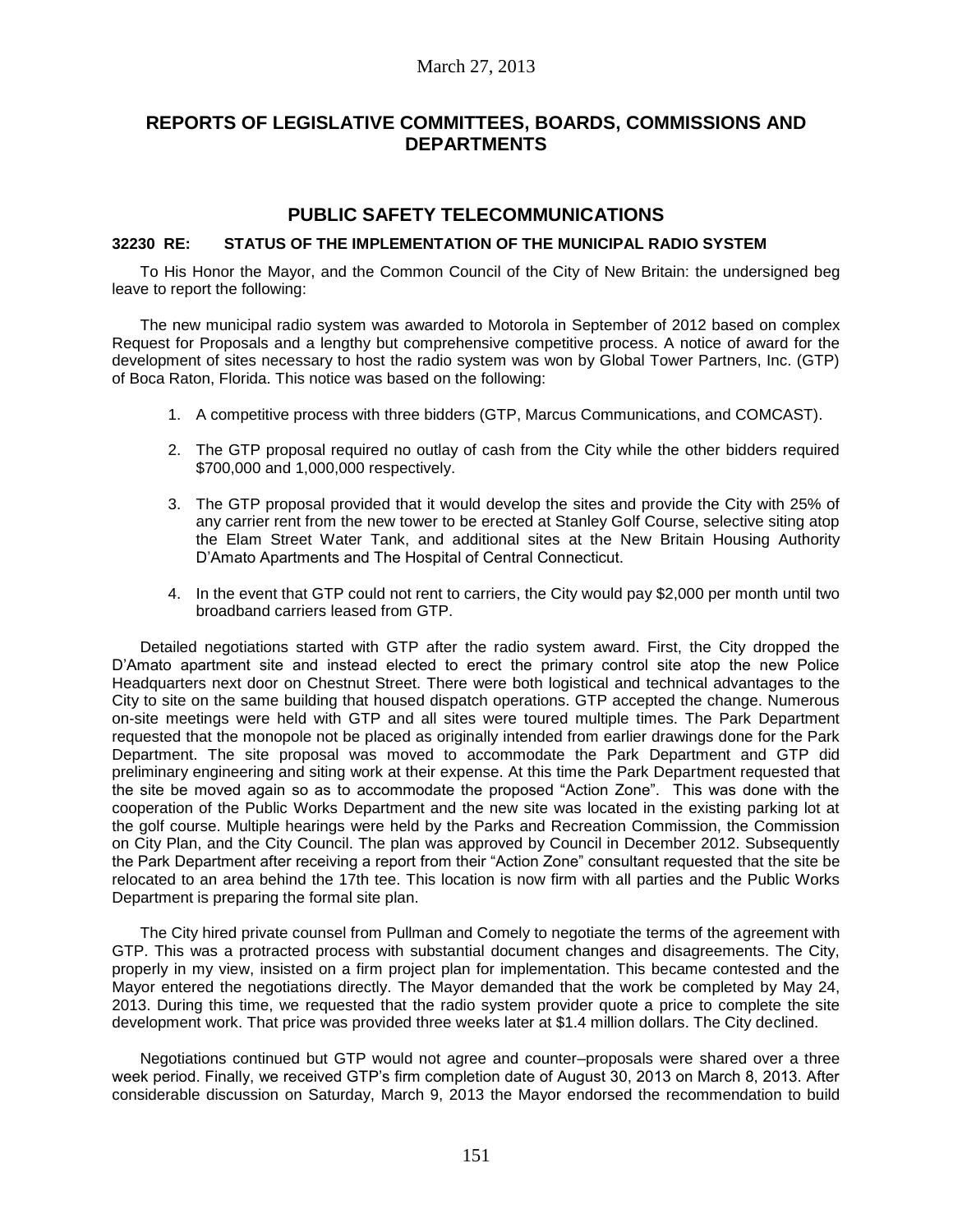# March 27, 2013

the sites on an emergency basis with technical and project management assistance from the Public Works Department. From that day, the project has moved aggressively forward. At this juncture, the Purchasing Administrator has issued emergency purchase orders with prior approval of the Mayor for the following:

- Contract for two (2) equipment shelters for the Elam Street and Stanley Golf Course sites including generators, grounding, security, cable ladders, basic electrical service, and redundant HVAC systems. It also includes the cost for trench beams for the 57,000 pound shelters to sit on.
- Contract for the construction of the monopole, its foundation, grounding ring, fencing, and ice bridges to the shelter at Stanley Golf Course.
- Contract for the installation of antennas and communications lines and support structure for both the Elam Street and Stanley Golf Course sites.
- Contract for the installation of new HVAC for the hospital shelter.
- Contract for the installation of additional electrical service at the Elam Street site to support the new equipment shelter.
- Contract for the installation and connection of fiber optic cables to connect from the new Police Headquarters to the equipment shelter atop The Hospital of Central Connecticut with stops along the way at New Britain EMS and the New Britain Health Department.

Project management is shared between the Public Works Department and the Public Safety Telecommunications Center. Site work in terms of excavation, extension of conduits, and supervision of contractors will be done by the agency responsible for the site. Since the kickoff meeting on March 11, 2013 the group has worked diligently and cooperatively with significant progress.

The next page provides a summary, in spreadsheet form, of the cost and schedule to complete the project. These additional costs will require Council approval to increase the bond authorization. It is important to note that all rent from carriers looking to locate equipment on the Stanley and Elam Street facilities will now go to the City instead of the 25% share.

| Radio Project                                           |    |                       |           |  |  |
|---------------------------------------------------------|----|-----------------------|-----------|--|--|
| The Hospital of Central CT<br><b>Completion</b><br>Cost |    |                       |           |  |  |
| Fiber Cost in excess of LOCIP grant                     | \$ | 21,541.80             | 4/17/2013 |  |  |
| HVAC upgrade                                            | \$ | 7,236.21              | 5/1/2013  |  |  |
| Antenna Mounting                                        | \$ | 4,000.00<br>4/22/2013 |           |  |  |
| <b>ELAM Street Water Tank</b>                           |    |                       |           |  |  |
| Install antennas and lines                              | \$ | 26,740.00             | 4/17/2013 |  |  |
| Equipment shelter/ trench beams                         | \$ | 97,820.00             | 4/22/2013 |  |  |
| Electrical upgrade                                      | \$ | 14,975.00             | 4/10/2013 |  |  |
| Contingency                                             | \$ | 5,000.00              | 4/26/2013 |  |  |
| <b>Stanley Golf Course</b>                              |    |                       |           |  |  |
| Install monopole and antenna                            | \$ | 108,615.00            | 6/1/2013  |  |  |
| Site Preparation                                        | \$ | 30,000.00             | 4/15/2013 |  |  |
| Utility installation                                    | \$ | 700.00                | 4/22/2013 |  |  |
| Electrical installation                                 | \$ | 15,000.00             | 5/20/2013 |  |  |
| Equipment shelter / trench beams                        | \$ | 87,772.00             | 5/15/2013 |  |  |

Site Development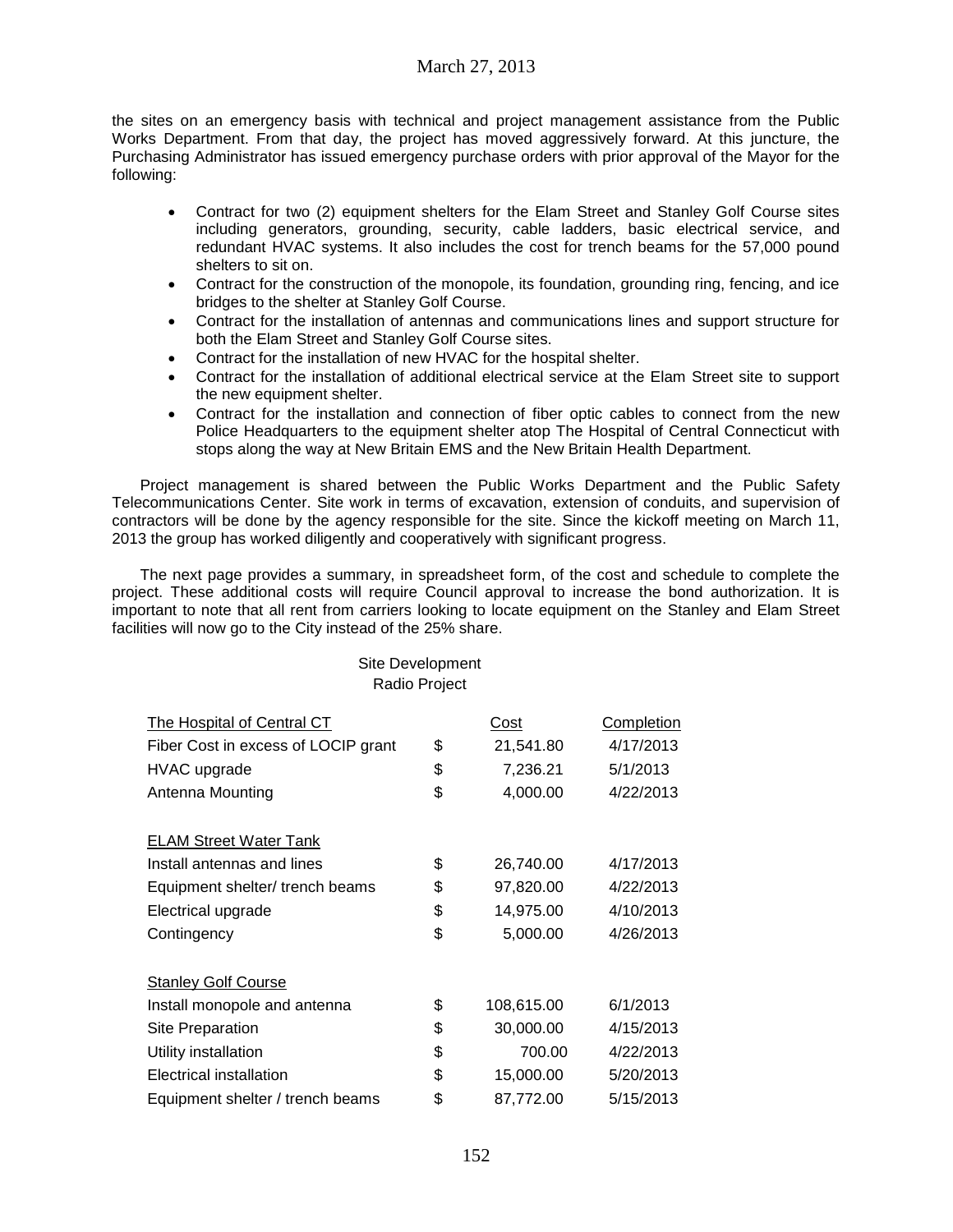| Contingency                         | \$<br>5,000.00   | 6/15/2013 |
|-------------------------------------|------------------|-----------|
| <b>Critical Path Dates</b>          |                  |           |
| Radio Programming                   |                  | 4/15/2013 |
| Selective Radio Issuance            |                  | 4/21/2013 |
| System Test (1 site)                |                  | 4/26/2013 |
| System Test (2 sites)               |                  | 5/1/2013  |
| Go Live (2 sites)                   |                  | 5/14/2013 |
| Move PSTC in to new building        |                  | 5/14/2013 |
| Go Live (3 sites)                   |                  | 6/15/2013 |
|                                     |                  |           |
| <b>Total Site Development Costs</b> | \$<br>424.400.01 |           |

Respectfully submitted by: James P. Donnelly

Ald. DeFronzo moved to accept and adopt, seconded by Ald. Bielinski. So Voted. Approved April 4, 2013 by Mayor Timothy E. O'Brien.

# **RESOLUTIONS BACK FROM COMMITTEE**

### **32192-2 RE: AMENDMENT TO THE ORDINANCES ADDING SUBSECTION (d) TO SECTION 17-40 – WILDLIFE**

To His Honor, the Mayor, and the Common Council of the City of New Britain: the undersigned beg leave to recommend the adoption of the following:

BE IT ORDAINED BY THE COMMON COUNCIL OF THE CITY OF NEW BRITAIN that Chapter 17 of the Code of Ordinances be amended by adding the following subsection (d) to Section 17-40 – Wildlife to read as follows (inserted text appears in underline; deleted text appears in strikethrough; new sections begin with the word {new};

Section 17-40. Wildlife.

- (a) Hunting, molesting etc. No person shall hunt, molest, harm, frighten, kill, trap, chase, tease, shoot, or throw missiles in any park at any animal, reptile, or bird; nor shall he remove, collect, or have in his possession the young of any animal, or the eggs or nest or young of any reptile or bird; nor shall any person fish in any park.
- (b) Poisoning. No person shall give or offer, or attempt to give to any animal or bird in any park any poison or other known noxious substance.
- (c) Use of firearms and weapons. No person shall hunt, trap, or pursue wildlife at any time in any park, and no person shall use, carry or possess firearms, air-rifles, spring guns, bows and arrows, slings, or any kind of trapping device, or any other weapons potentially inimical to wildlife and dangerous to human safety.
- d) Feeding of geese, ducks and all waterfowl is prohibited. No individual except a wildlife rehabilitator trying to catch a sick or injured animal may feed, or provide or give any food or other edible items to geese, ducks or any other waterfowl on any public property or park in the City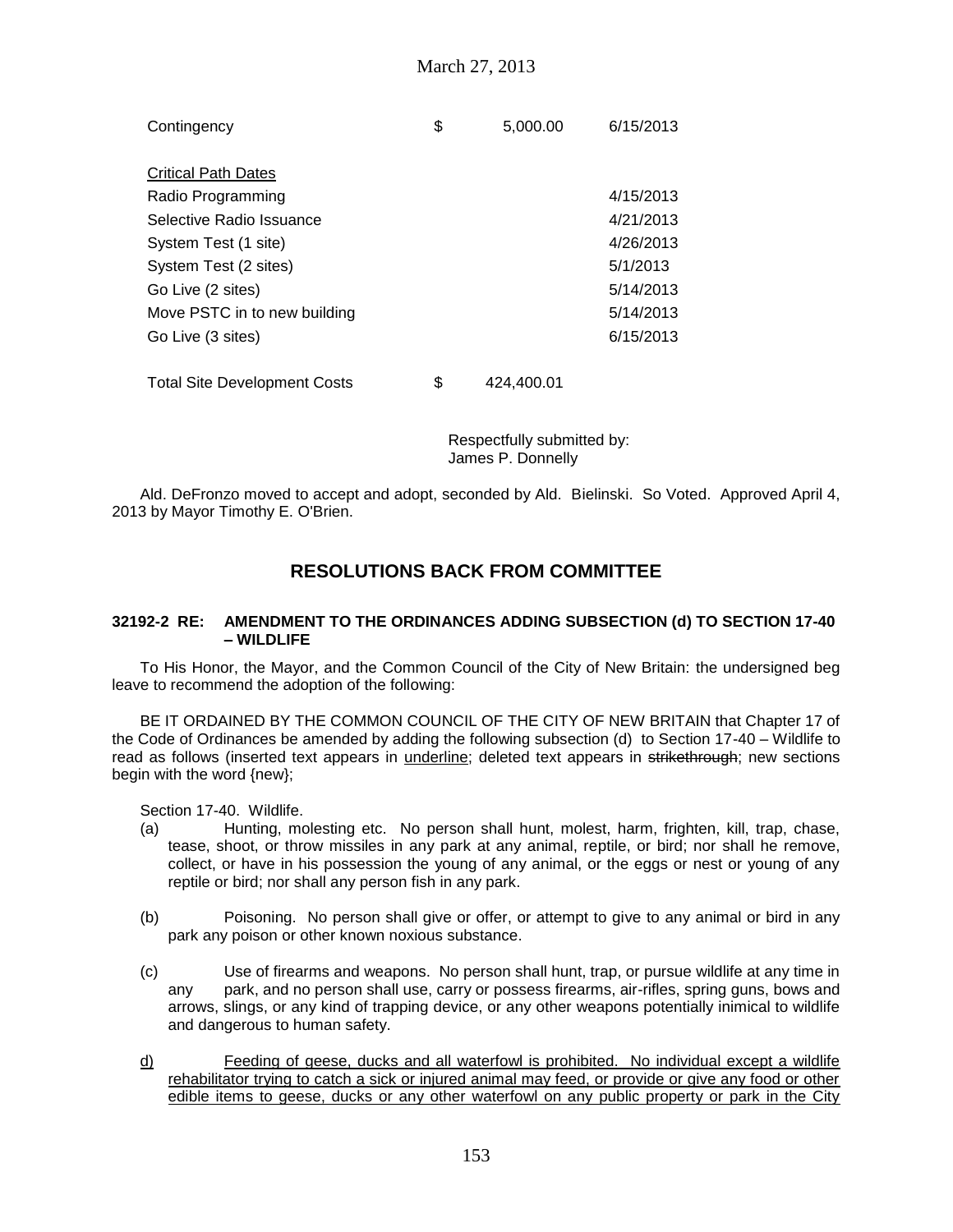Limits. The penalty for violation of this section shall be one hundred dollars (\$100.00) for each offense.

### Alderwoman Eva Magnuszewski

Ald. Magnuszewski moved to accept and adopt, seconded by Ald. Collins. So voted. Approved April 4, 2013 by Mayor Timothy E. O'Brien.

# **NEW BUSINESS**

# **RESOLUTIONS**

### **32226 RE: UKRANIAN FLAG TO BE DISPLAYED IN THE COMMON COUNCIL CHAMBERS SPONSORED BY THE UKRAINIAN NATIONAL ASSOCIATION**

To His Honor, the Mayor, and the Common Council of the City of New Britain: the undersigned beg leave to recommend the adoption of the following:

WHEREAS; the diversity of residents of the City of New Britain constitutes our city as an urban mecca due to the amount of ethnic groups in the City; NOW, THEREFORE, BE IT

RESOLVED; that each ethnic group be allowed to display their flag which would be located in the Common Council Chambers and purchased individually by each group with the flags being all the same size; and BE IT FURTHER

RESOLVED; honoring their diversity in the Common Council Chambers by displaying the homeland flag of the varied citizens will be a tribute to such diversity and show that New Britain is a City for all People; and BE IT FURTHER

RESOLVED; that the Ukrainian flag be displayed in the Common Council Chambers sponsored by the Ukrainian National Association.

Alderman Adam Platosz

Ald. Platosz moved to accept and adopt, seconded by Ald. DeFronzo. So voted. Approved April 4, 2013 by Mayor Timothy E. O'Brien.

## **32227 RE: APRIL 2013 – FAIR HOUSING MONTH IN THE CITY OF NEW BRITAIN**

To His Honor, the Mayor, and the Common Council of the City of New Britain: the undersigned beg leave to recommend the adoption of the following:

Resolution Summary: Proclaiming and promoting the month of April as Fair Housing Month

WHEREAS; 2013 marks the 45th Anniversary of Title VIII of the Civil Rights Act of 1968, as amended, which prohibits discrimination in the sale, rental and financing of dwellings and other housingrelated transactions, based on race, color, religion, sex, disability, familial status, and national source of income, and

WHEREAS;the principle of Fair Housing is not only a national law and a national policy, but a fundamental human concept and entitlement for all Americans. Discrimination in housing is much subtler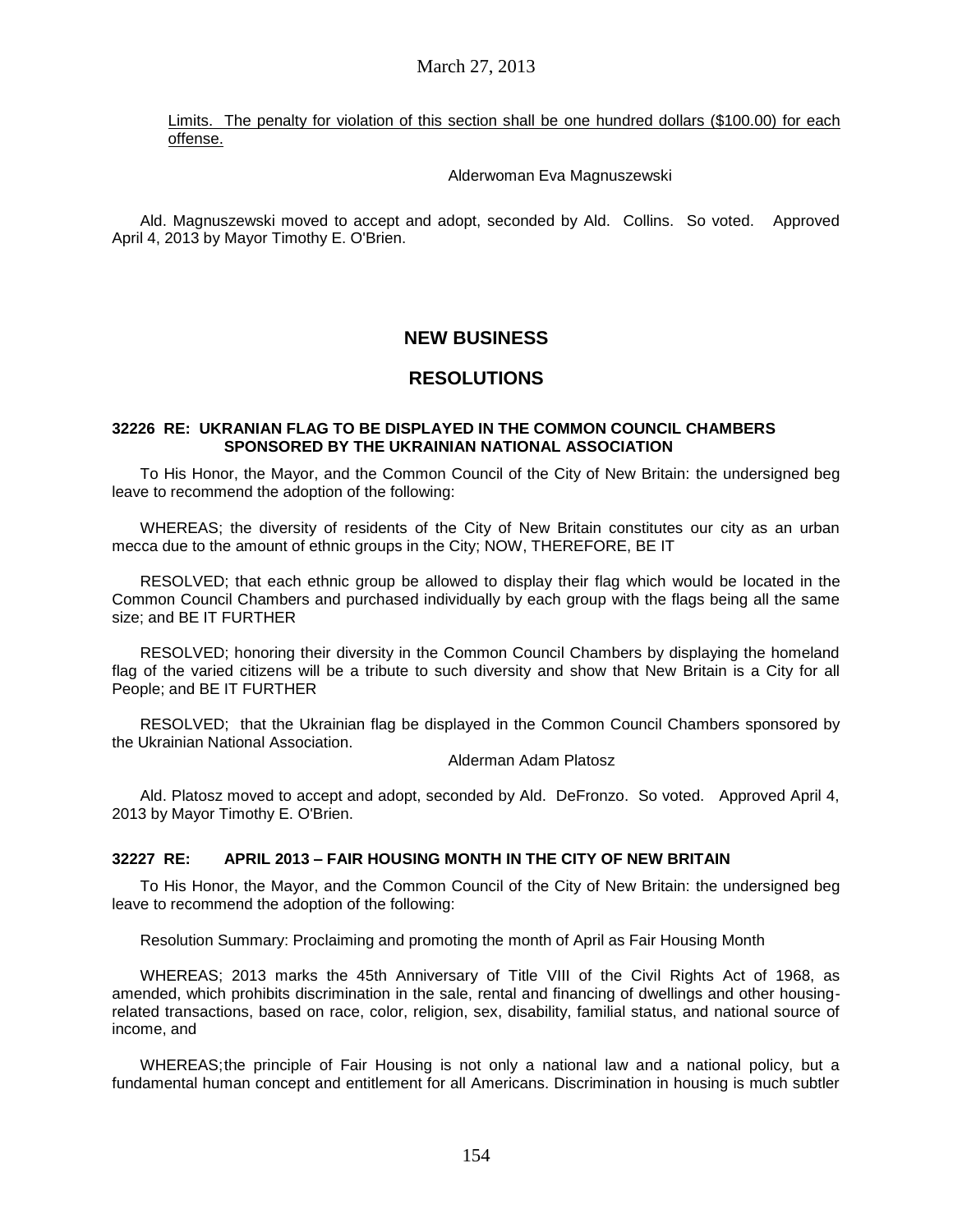today than in the decades past, but it does persist: be it out of ignorance or intolerance. Every April, the nation celebrates the strides made and the work that remains to be done, and

WHEREAS; it is the policy of the City of New Britain to support equal housing opportunity in the administration of programs and services, including its implementation of programs that provide education and outreach to the community on the importance of adhering to the intent of the Fair Housing Act, and

WHEREAS;with the City of New Britain population and diversity, it is critical to continue its efforts to ensure that anti-discrimination laws remain in effect, recognizing that complete success on the goal of equal housing opportunity can only be accomplished with the help and commitment of all people, and

WHEREAS;the New Britain Commission on Human Rights and Opportunities actively promotes April Fair Housing Month and expresses the hope that this observance pursues its responsibility to seek to affirmatively further fair housing, not only during Fair Housing Month in April, but throughout the year; NOW, THEREFORE, BE IT

RESOLVED, that Mayor Timothy E. O'Brien and the Common Council of the City of New Britain do hereby declare April 2013 as a month to celebrate and honor all efforts which guarantee the right to live free of discriminatory housing practices and proclaim this month as: " Fair Housing Month in the City of New Britain".

> Alderwoman Tonilynn Collins Alderman Rha-Sheen Brown

Ald. Collins moved to accept and adopt, seconded by Ald. Brown. So voted. Approved April 4, 2013 by Mayor Timothy E. O'Brien.

#### **32228 RE: STATE REIMBURSEMENT FOR TAX ABATEMENTS – HOUSING FOR LOW OR MODERATE-INCOME PERSONS**

To His Honor, the Mayor, and the Common Council of the City of New Britain: The undersigned beg leave to recommend the adoption of the following:

### **CERTIFICATION**

I, Peter J. Denuzze, Town and City Clerk, certify that below is a true and correct copy of a resolution duly adopted by City of New Britain at a meeting of its Common Council duly convened on March 27, 2013 and which has not been rescinded or modified in any way whatsoever and is at present in full force and effect.

| March 27, 2013 | Peter J. Denuzze |  |
|----------------|------------------|--|
| Date           |                  |  |
|                | <b>SEAL</b>      |  |

WHEREAS, pursuant to Conn, Gen. Stat. Section 8-216, State reimbursement for tax abatements, the State of Connecticut Department of Economic and Community Development is authorized to extend financial assistance to a municipality for housing solely for low or moderate-income families; and

WHEREAS, it is desirable and in the public interest that the City of New Britain an application to the State for reimbursement of real property taxes abated pursuant to CGS § 8-215, Tax abatement for housing for low or moderate-income persons and to execute a Master Assistance Agreement for such purpose,

NOW, THEREFORE, BE IT RESOLVED BY THE City of New Britain Common Council:

1. That it is cognizant of the conditions and prerequisites for the state financial assistance imposed by the

Connecticut General Statutes, particularly CGS §§ 8-215 & 8-216; and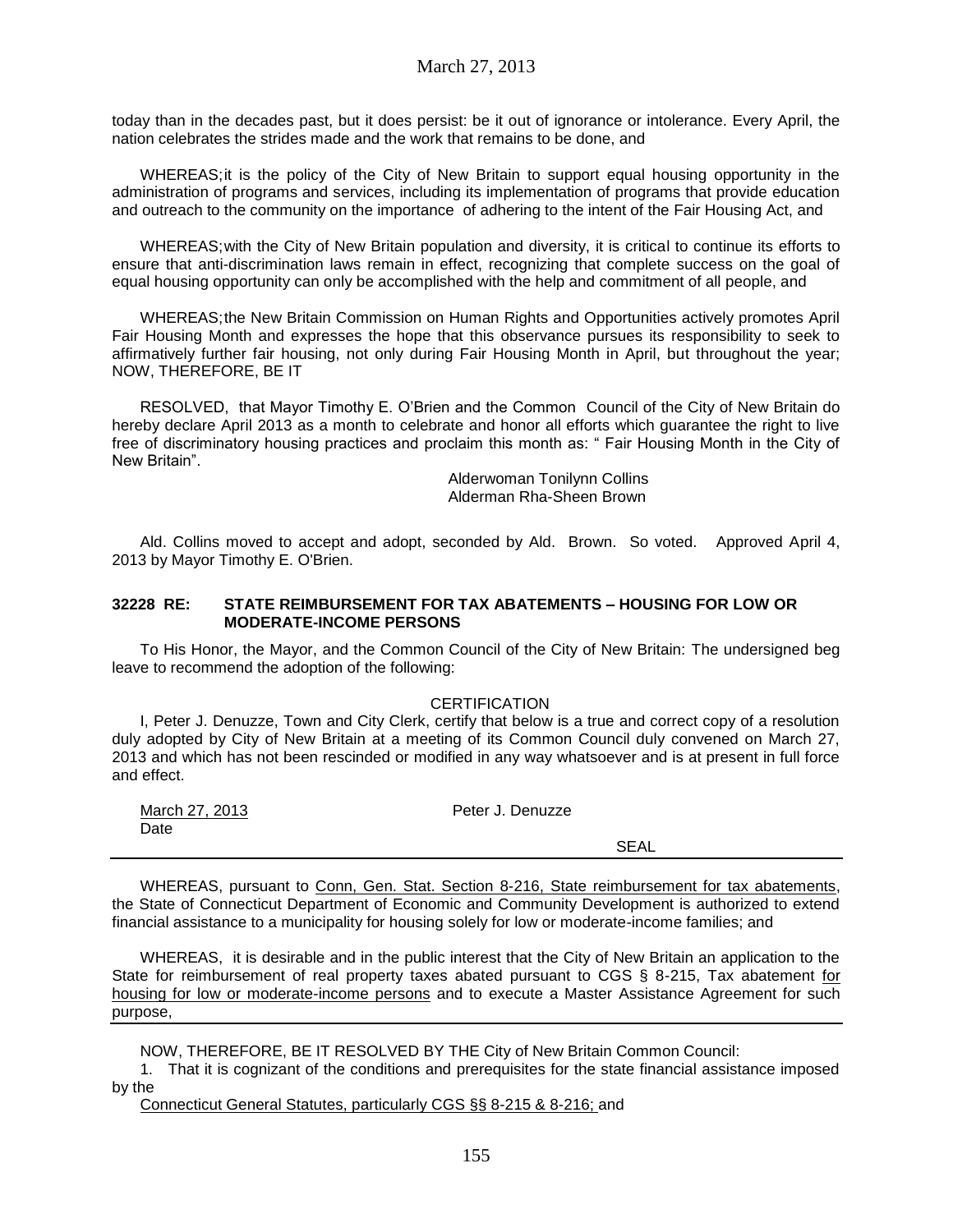2. That the filing of annual applications for State financial assistance as reimbursement for tax abatements by the City of New Britain is hereby approved and that Timothy O'Brien, Mayor is directed to execute and file such applications with the State of Connecticut Department of Economic and Community Development, to provide such additional information, to execute such other documents as may be required, to execute a Master Assistance Agreement for State financial assistance if such an agreement is offered, to execute any amendments, decisions, and revisions thereto, and to act as the authorized representative of the City of New Britain.

#### Alderman Michael Trueworthy

Ald. Trueworthy moved to accept and adopt, seconded by Ald. Bielinski. So voted. Approved March 28, 2013 by Mayor Timothy E. O'Brien.

### **32229 RE: FIRE DEPARTMENT LOCIP REALLOCATION**

To His Honor, the Mayor, and the Common Council of the City of New Britain: The undersigned beg leave to recommend the adoption of the following:

WHEREAS, the New Britain Fire Department has two 30 year old fire stations, two 45 year old stations, another 60 year old and the oldest being 65 years old and

WHEREAS, the Emergency Management building on East St is over 100 years old and

WHEREAS, there is a backlog of needed repairs to Fire Department and Emergency Management facilities and

WHEREAS, these buildings have never had adequate maintenance or significant capital improvement and

WHEREAS, delayed maintenance and repairs are beginning to cause damage to facilities and fire apparatus and

WHEREAS, there is a need to rectify the past lack of investment in Fire Department and Emergency Management facilities and

WHEREAS, there is a need to maintain a safe work environment in these buildings and

WHEREAS, these funds will begin to address the backlog of deferred maintenance at Fire and Emergency Management facilities and

WHEREAS, the New Britain Fire Department was allocated LOCIP monies in the 07-08 funding year for several projects for emergency generators and parking lot improvements and

WHEREAS, there is remaining balances in these accounts for the FD 07-08 LOCIP funds and

WHEREAS, that the remaining 07-08 LOCIP funds designated for Fire Department projects be reallocated for needed Fire Department and Emergency Management projects and

THEREFORE BE IT RESOLVED; that the remaining \$116,573. in 07-08 LOCIP funds will be reallocated for projects and related items for repairs to Stations 4, 5, 7 and the Emergency Management building.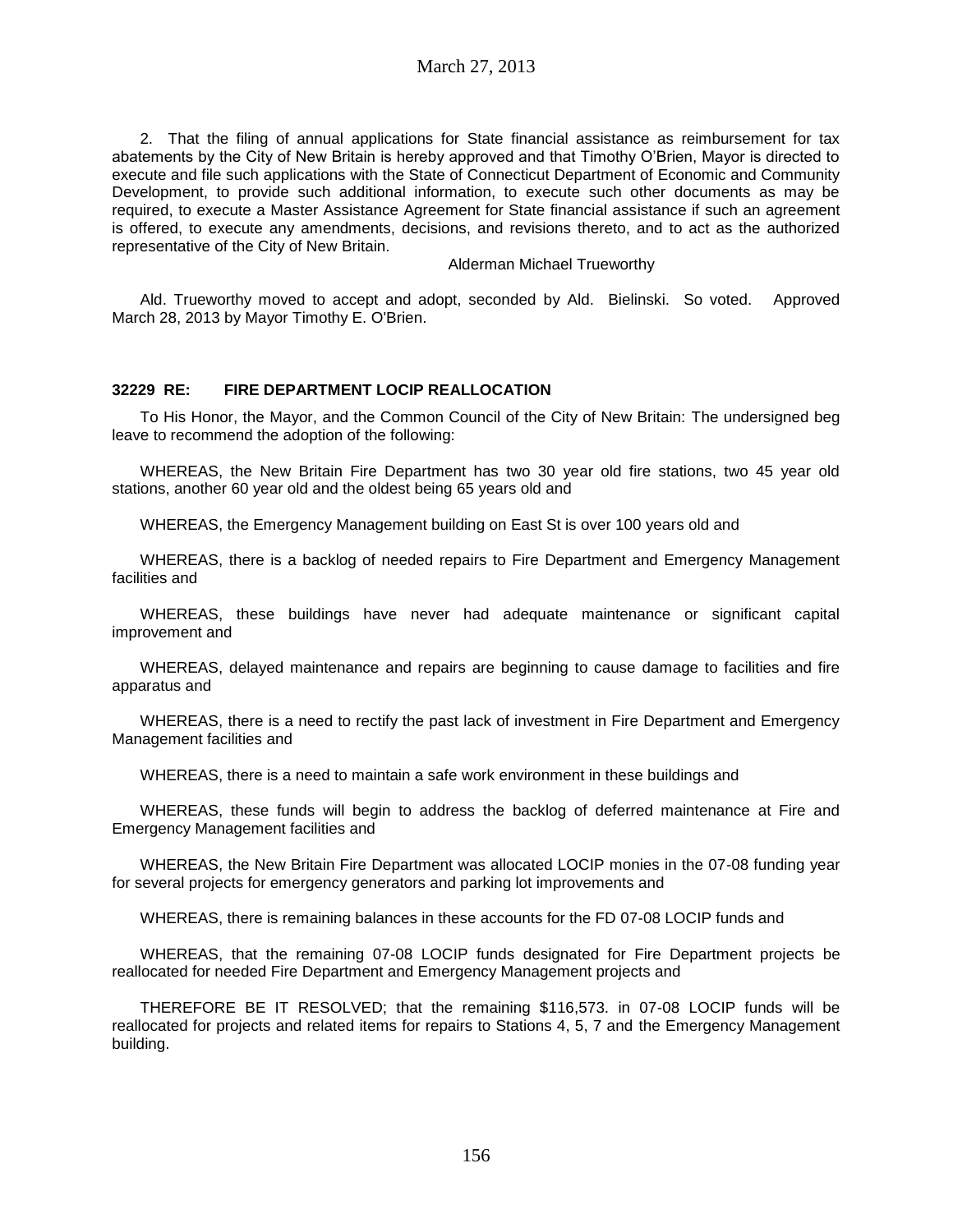| <b>LOCIP Fire Admin</b>                                 | LOCIP Acct #     | Original        | <b>Balance</b>               | Increase  | Decrease    | Revised         |
|---------------------------------------------------------|------------------|-----------------|------------------------------|-----------|-------------|-----------------|
| 2007                                                    |                  |                 |                              |           |             |                 |
| Station 4                                               | 2131200107-52043 | \$37,000        | \$10,887                     | \$0       | (\$10,887)  | \$0             |
| <b>Generator Project</b>                                |                  |                 |                              |           |             |                 |
| Station 8                                               | 2131200107-52044 | \$37,000        | \$21,686                     | \$0       | (\$21,686)  | \$0             |
| <b>Generator Project</b><br>LOCIP Fire Admin 2008       |                  |                 |                              |           |             |                 |
| <b>Station 4 Parking Facility</b>                       | 2131200108-52045 | \$84,000        | \$84,000                     | \$0       | (\$84,000)  |                 |
| Totals                                                  |                  | \$158,000       | \$116,573                    | \$0       | (\$116,573) | $\frac{$0}{$0}$ |
| LOCIP Fire Admin 2012                                   |                  |                 |                              |           |             |                 |
| Emergency                                               | 2131200112-52075 | \$0             | \$0                          | \$35,000  | (50)        | \$35,000        |
| Management Building<br><b>Exterior Building Repairs</b> |                  |                 |                              |           |             |                 |
| Stations 4, 5, 7                                        | 2131200112-52076 | \$0             | \$0                          | \$21,573  | (50)        | \$21,573        |
| Parking Lot / Concrete                                  |                  |                 |                              |           |             |                 |
| Repairs                                                 |                  |                 |                              |           |             |                 |
| Station 7                                               | 2131200112-52077 | $\frac{60}{20}$ | <u>\$0</u>                   | \$60,000  | (50)        | \$60,000        |
| Replace Roof System                                     |                  |                 |                              |           |             |                 |
| Totals                                                  |                  | \$0             | \$0                          | \$116,573 | (50)        | \$116,573       |
|                                                         |                  |                 | Alderweren Ou-sene Dielineld |           |             |                 |

Funds taken from 07-08 LOCIP fund accounts and re-allocated to new 2013 project as follows:

Alderwoman Suzanne Bielinski Alderwoman Eva Magnuszewski Alderman Roy Centeno

Ald. Bielinski moved to accept and adopt, seconded by Ald. Collins. So voted. Approved April 4, 2013 by Mayor Timothy E. O'Brien.

### **32002-1 RE: ACCEPTANCE OF "ALTON BROOKS WAY" AS A CITY STREET AND RELATED PUBLIC IMPROVEMENTS**

To His Honor, the Mayor, and the Common Council of the City of New Britain: the undersigned beg leave to recommend the adoption of the following:

WHEREAS, the City Plan staff of the Commission, Bureau of Public Works and Board of Water Commissioners have held field inspections of Alton Brooks Way and of all public infrastructure improvements related to the Pinnacle Heights Business Park Subdivision, and

WHEREAS, all improvements were found to be satisfactorily completed in accordance with City subdivision regulations and engineering standards, and

WHEREAS, at their regular meeting of January 7, 2013, the City Plan Commission voted unanimously to recommend acceptance and adoption of Alton Brooks Way, a City street, along with all associated public infrastructure improvements as depicted on the approved Subdivision Plans titled:

"Subdivision Map, Pinnacle Business Park, 34 Marimac Road (Osgood Ave., Slater Rd., & Long Swamp Rd., New Britain, Connecticut, Rev. 5/16/11, Scale 1"=100', Date November 15, 2010, Project No. 2206-09, Sheet No. 1 of 1, Milone & MacBroom, Engineering, Landscape Architecture and Environmental Science, 99 Realty Drive, Cheshire, Connecticut 06410" which are on file in the Land Records of the City Clerk's Office, Volume 29, Page 30, and

WHEREAS, as-built mylar plans and a deed for the transfer have been submitted and approved by the City Engineer;

NOW, THEREFORE, BE IT RESOLVED by the Common Council of the City of New Britain that Alton Brooks Way be formally accepted as a City street.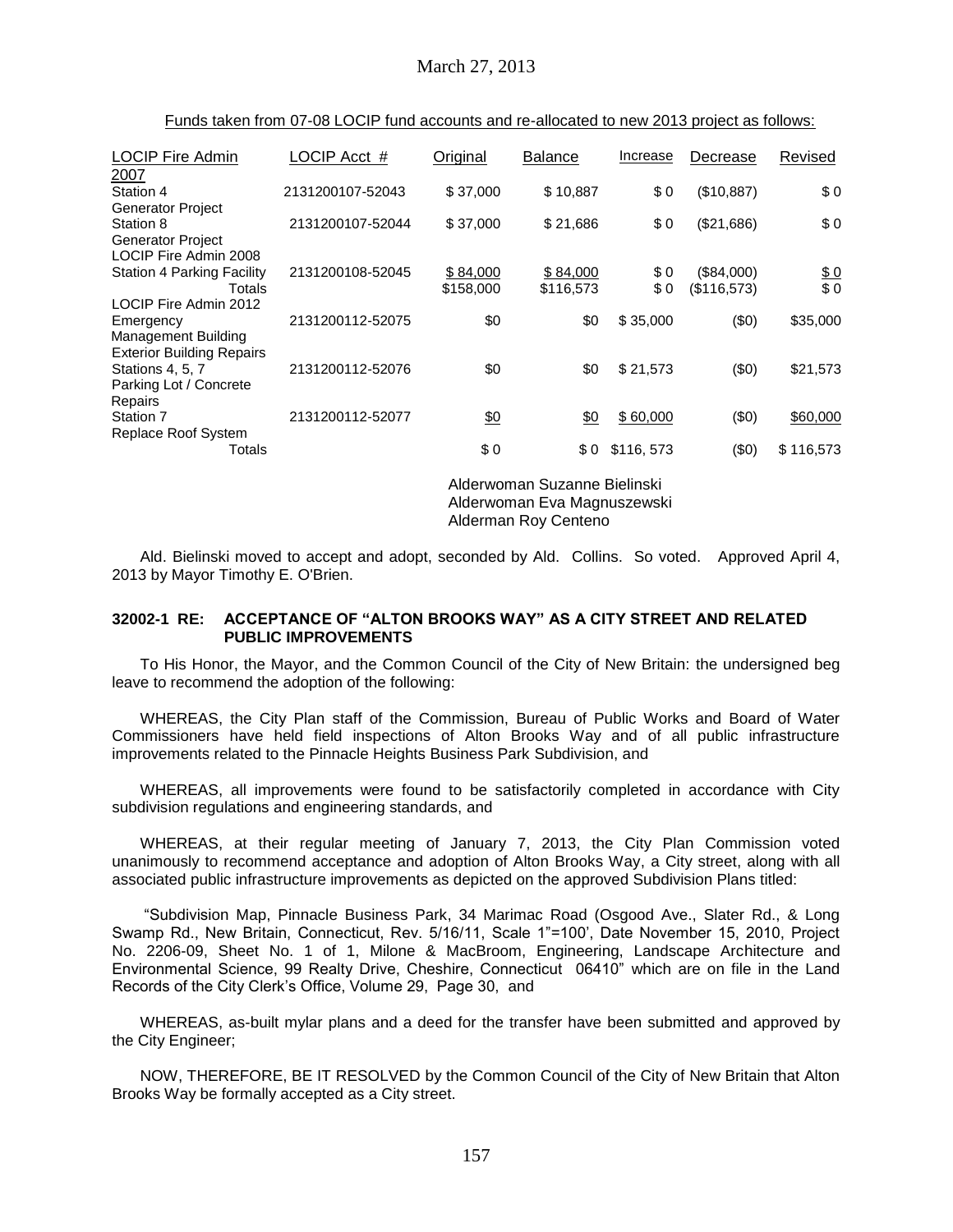Following Council action, full conveyance of the street to the City will be complete upon the filing of the deed and as-built mylar plans for the street right-of-way in the City Land Records.

> Alderman Carlo Carlozzi, Jr. Alderwoman Eva Magnuszewski Common Council Liaisons City Plan Commission

Ald. Carlozzi moved to accept and adopt, seconded by Ald. Magnuszewski. So voted. Approved April 4, 2013 by Mayor Timothy E. O'Brien.

#### **32190-3 RE: PUBLIC HEARING – PROPOSALS TO PURCHASE 10 FRANKLIN SQUARE**

To His Honor, the Mayor, and the Common Council of the City of New Britain: the undersigned beg leave to recommend the adoption of the following:

#### Resolution Summary: Purpose

Whereas, by Resolution No. 32190 approved on March 13, 2013, the Common Council authorized Mayor Timothy E. O'Brien, Jr. to execute all documents related to the transfer and acquisition of 10 Franklin Square from the State of Connecticut for a price not to exceed Sixty One Thousand Dollars; and

Whereas, Public Act 12-2 Sec. 143 provides that the City of New Britain is required to use said property for economic development not later than two years from the date of conveyance; and

Whereas, the City of New Britain expects the acquisition to be completed within the next ninety (90) days; and

Whereas, the City of New Britain expects to convey the property to a private entity for economic development shortly after the acquisition process is completed ; and

Whereas, the City of New Britain believes it is in the best interest of economic development and to expand the City's grand list to permit perspective purchasers to present developmental proposals to the Common Council in a timely manner; now, Therefore, be it

Resolved, that the Committee on Planning, Zoning and Housing Committee shall have a public hearing at which time proposals to purchase the property may be presented to the Committee.

#### Ald. Michael Trueworthy

Ald. Trueworthy moved to accept and adopt, seconded by Ald. Bielinski. So voted. Approved March 28, 2013 by Mayor Timothy E. O'Brien.

#### **32231 RE: LICENSE – "LITTLE POLAND FESTIVAL" APRIL 28, 2013**

*Resolution on file in Town Clerk's Office*

Ald. Hermanowski moved to accept and refer to the License Committee, seconded by Ald. Black. Approved April 4, 2013 by Mayor Timothy E. O'Brien.

Ald. Trueworthy moved for a five-minute recess, seconded by Ald. Bielinski. So vote. Meeting recessed at 8:09 p.m.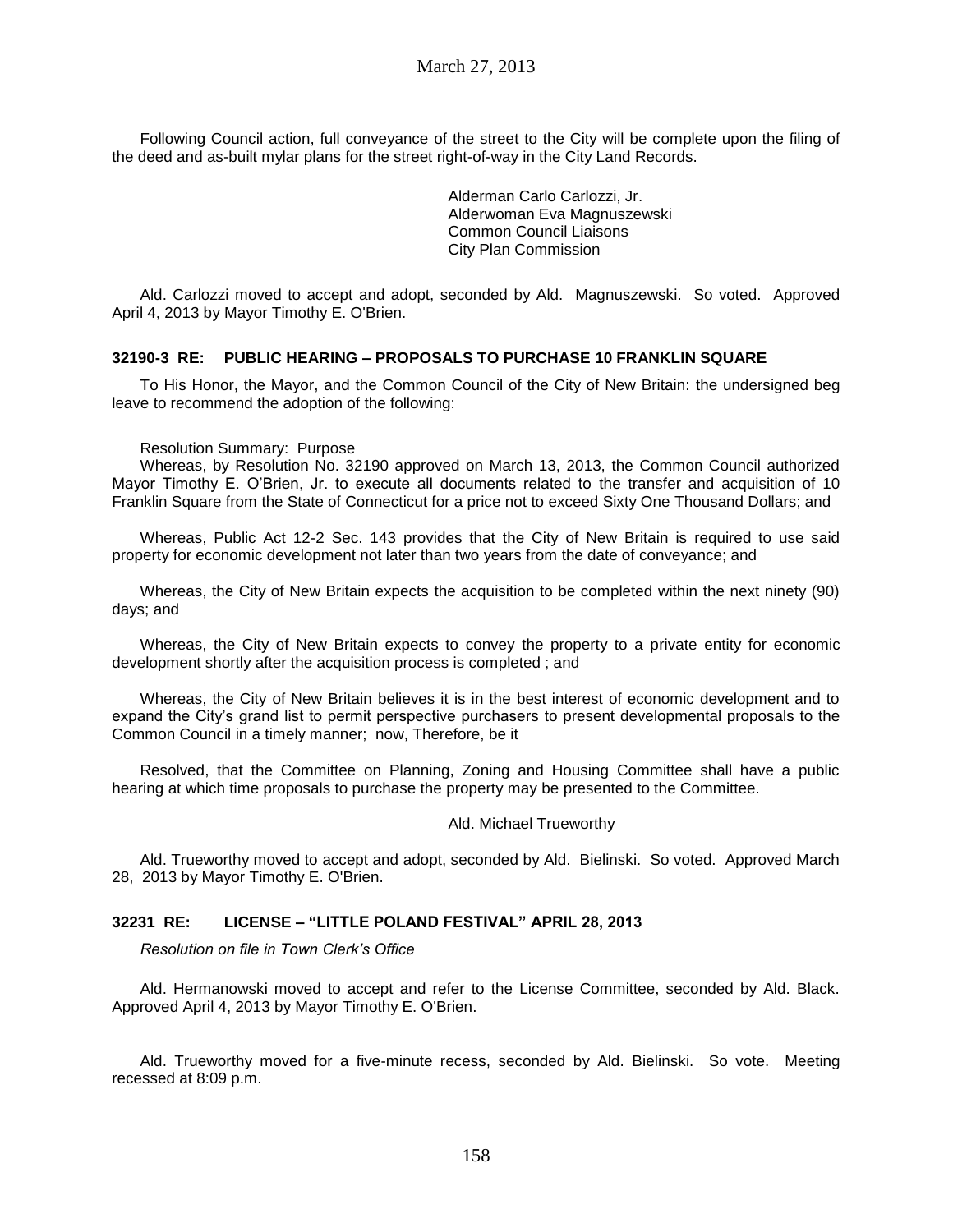The Council returned to order at 8:14 p.m.

Ald. Trueworthy moved to suspend the rules in order to amend the agenda by adding 32231-1(R) seconded by Ald. Bielinski. Roll call vote – all members present voted in favor.

# **REPORT OF THE LICENSE COMMITTEE**

### **32231-1 RE: LICENSE FOR "LITTLE POLAND FESTIVAL" APRIL 23, 2013**

To His Honor, the Mayor, and the Common Council of the City of New Britain: the undersigned beg leave to report the following:

RESOLVED; by the Common Council of the City of New Britain that the Mayor be and is hereby authorized to issue to the Polish Foundation of New Britain, said licenses as may be issued under Chapter 5, Section 5-15 of the Code of Ordinances that on Sunday, April 28, 2013 between the hours of 8:00 A.M. to 9:30 P.M. for the purpose of conducting the 2nd Annual "Little Poland Festival" on Broad Street from the corner of Broad and Washington Street west to the corner of Grove Street.

#### Alderman Lawrence J. Hermanowski **Chair**

Ald. Hermanowski moved to accept and adopt, seconded by Ald. Black. So voted. Approved April 4, 2013 by Mayor Timothy E. O'Brien.

The Mayor announced that the previous report brings 32231 back before the Council.

# **RESOLUTION**

### **32231 RE: LICENSE – "LITTLE POLAND FESTIVAL" – APRIL 28, 2013**

To His Honor, the Mayor, and the Common Council of the City of New Britain: the undersigned beg leave to recommend the adoption of the following:

Resolution Summary: PURPOSE. To issue license under Chapter 5, Section 5-15 of the Code of Ordinances for the purpose of conducting the 2nd Annual "Little Poland Festival".

BE IT RESOLVED BY THE COMMON COUNCIL OF THE CITY OF NEW BRITAIN that the Common Council of the City of New Britain hereby authorizes the mayor to issue to the Polish Foundation of New Britain, said licenses as may be issued under Chapter 5, Section 5-15 through 5-22 of the Code of Ordinances that on Sunday, April 28, 2013 between the hours of 8:00 A.M. to 9:30 P.M. for the purpose of conducting the 2nd Annual "Little Poland Festival" on Broad Street from the corner of Broad and Washington Street west to the corner of Grove Street.

Alderman Lawrence Hermanowski

Ald. Hermanowski moved to accept and adopt, seconded by Ald. Black. So voted. Approved April 4, 2013 by Mayor Timothy E. O'Brien.